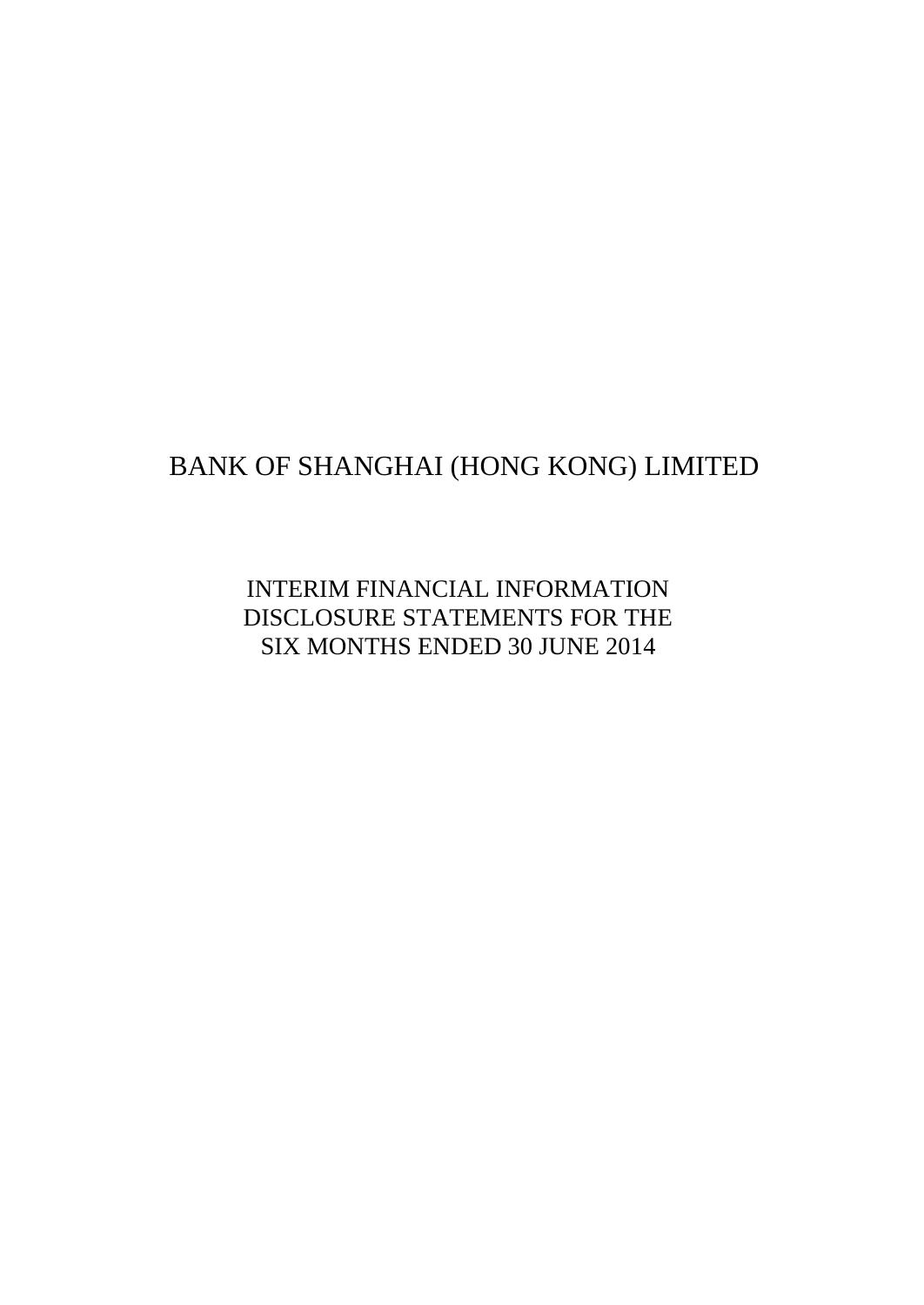| <b>CONTENTS</b>                                                        | Page(s)                     |
|------------------------------------------------------------------------|-----------------------------|
| <b>FINANCIAL REVIEW</b>                                                |                             |
| CONSOLIDATED STATEMENT OF COMPREHENSIVE INCOME                         | $\mathcal{D}_{\mathcal{L}}$ |
| CONSOLIDATED STATEMENT OF FINANCIAL POSITION                           | 3                           |
| CONSOLIDATED STATEMENT OF CHANGES IN EQUITY                            | 4                           |
| CONSOLIDATED STATEMENT OF CASH FLOWS                                   | 5                           |
| NOTES TO INTERIM FINANCIAL INFORMATION<br><b>DISCLOSURE STATEMENTS</b> | $6 - 25$                    |
| SUPPLEMENTARY FINANCIAL INFORMATION                                    | $26 - 32$                   |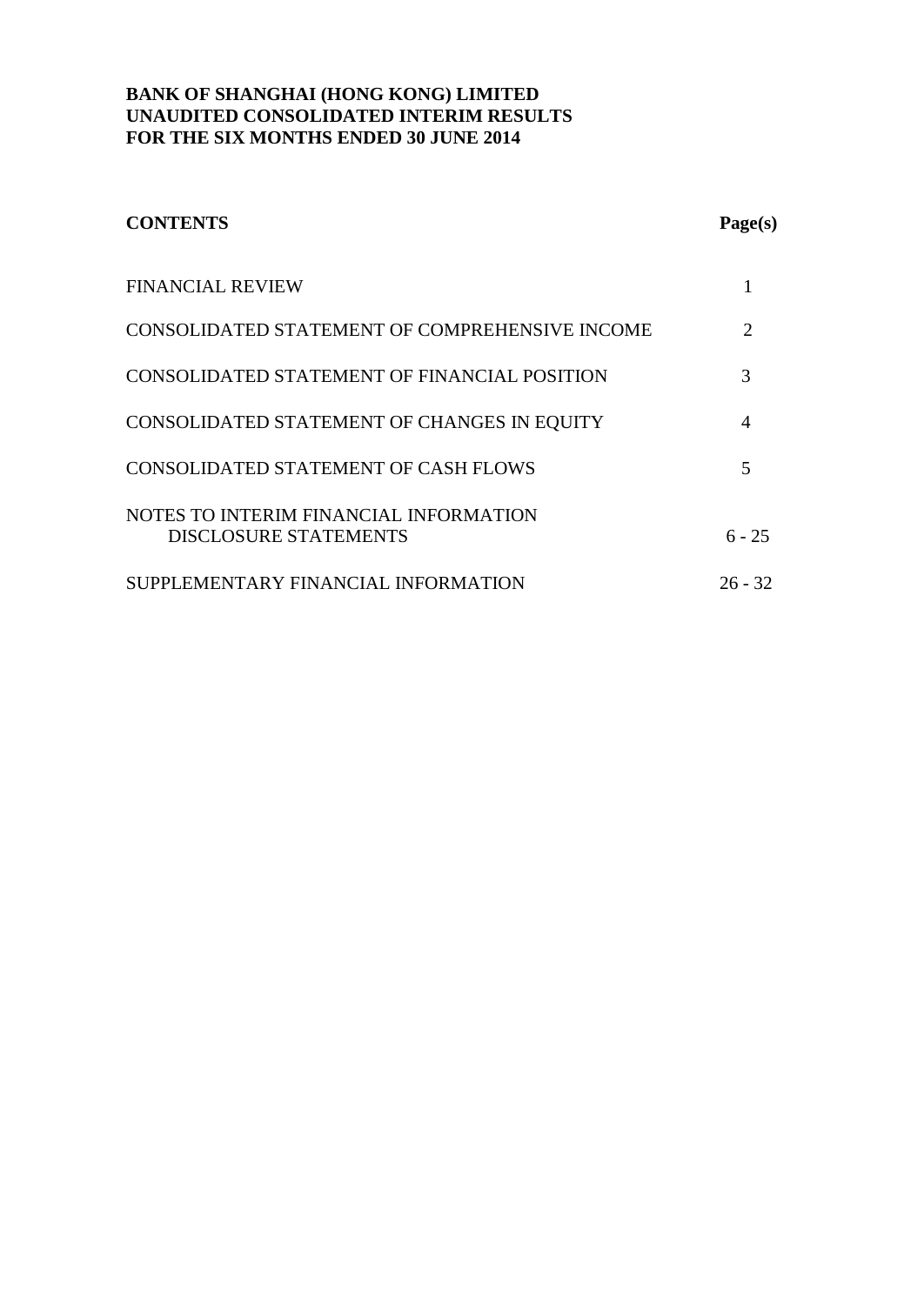Bank of Shanghai (Hong Kong) Limited (the "Company") is pleased to present the interim financial disclosure statements of the Company and its subsidiary (the "Group") for the six months ended 30 June 2014. The consolidated statement of comprehensive income, the consolidated statement of cash flows and consolidated statement of changes in equity for the six months ended 30 June 2014, and the consolidated statement of financial position as at 30 June 2014 of the Group, (all of which are unaudited) along with the selected explanatory notes are illustrated on pages 2 to 32 of these interim financial disclosure statements.

### **Financial Review**

In January 2014, Bank of Shanghai Co., Ltd., the Company's parent company, injected new capital of RMB 1,404,385,000 into the Company to strengthen its capital position. With the capital increase, the Company has progressively developed and grown its businesses and produced a satisfactory operating profit for the first half of 2014. It should be noted that the Group's operating result included a foreign exchange translation loss of HK\$46,555,000 related to the capital denominated in Renminbi ("RMB") due to the depreciation of RMB against HK\$ during the interim period. Should this translation loss be excluded, the Group's operating profit before taxation would have been HK\$54,117,000.

In March 2014, the Company established a wholly-owned subsidiary, BOSC International Company Limited ("BOSC International"), in Hong Kong with a paid-up capital of HK\$10,000,000. BOSC International is intended to be the investment banking arm of the Group and has applied to the Securities and Futures Commission (the "SFC") for the relevant licenses to conduct corporate finance business. It has remained dormant and will commence business only when the necessary regulatory approved is obtained. Therefore, this subsidiary did not have any significant impact on the Group's financial results in the interim period.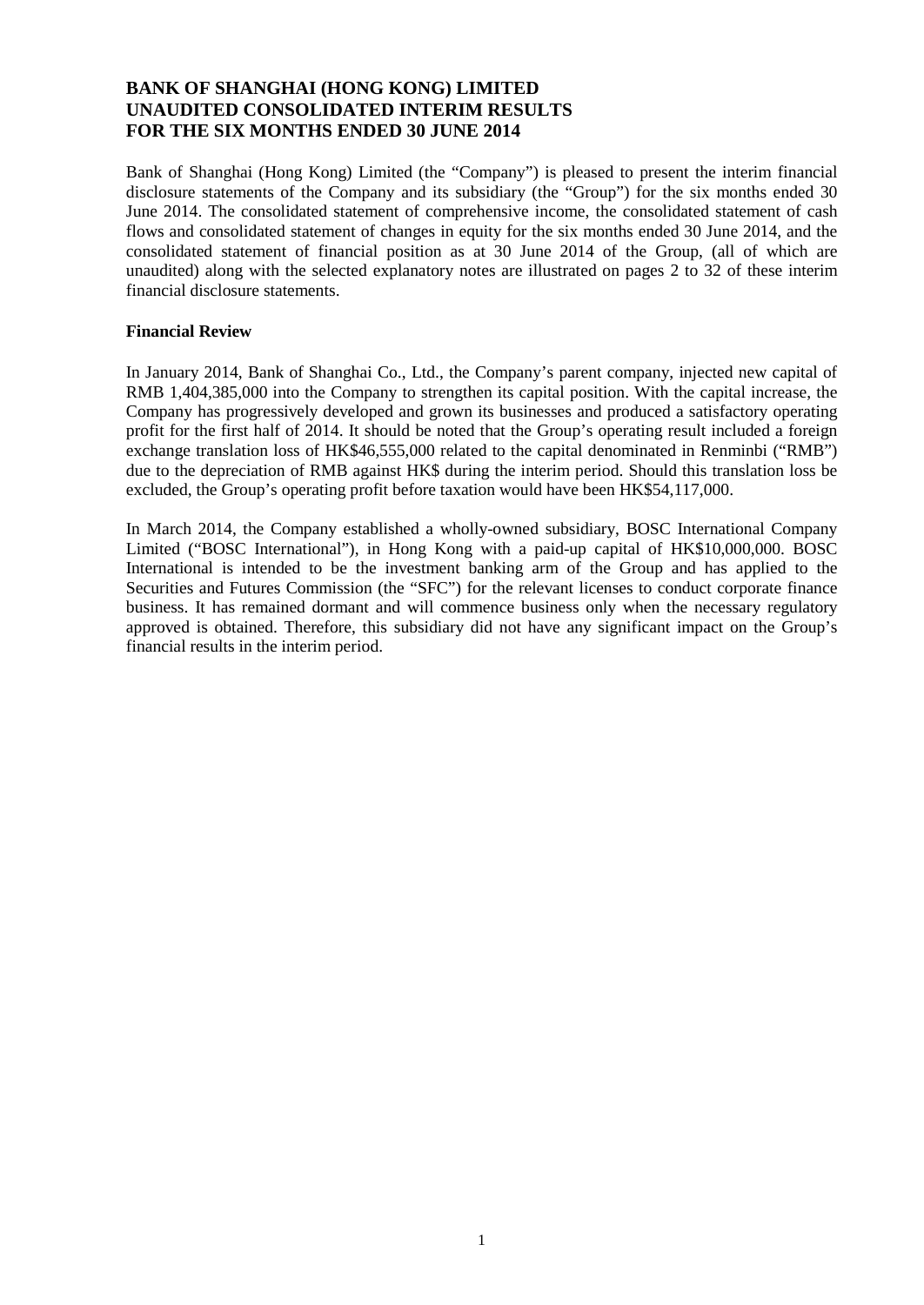# **CONSOLIDATED STATEMENT OF COMPREHENSIVE INCOME**

|                                                                 | Note   | 6 months ended<br>30 Jun 2014<br>HK\$'000 | 6 months ended<br>30 Jun 2013<br>HK\$'000 |
|-----------------------------------------------------------------|--------|-------------------------------------------|-------------------------------------------|
| Interest income<br>Interest expense                             |        | 105,998<br>(48, 643)                      | 458<br>(9)                                |
| Net interest income                                             | 5      | 57,355                                    | 449                                       |
| Net fees and commission income<br>Net trading loss              | 6<br>7 | 22,498<br>(42, 465)                       | 203<br>(10)                               |
| <b>Total operating income</b>                                   |        | 37,388                                    | 642                                       |
| Operating expenses                                              | 8      | (24, 411)                                 | (17,067)                                  |
| <b>Operating profit/(loss) before impairment</b><br>losses      |        | 12,977                                    | (16, 425)                                 |
| Loan impairment charges                                         | 9      | (5,527)                                   | (232)                                     |
| <b>Operating profit</b>                                         |        | 7,450                                     | (16, 657)                                 |
| Net profit on sale of available-for-sale<br>financial assets    | 10     | 111                                       |                                           |
| Profit/(loss) before taxation                                   |        | 7,561                                     | (16, 657)                                 |
| Taxation                                                        | 11     | (7, 464)                                  | (59)                                      |
| Profit/(loss) for the period                                    |        | 97                                        | (16,716)                                  |
| Other comprehensive income for the<br>period net of tax         |        |                                           |                                           |
| Item that may be reclassified subsequently to<br>profit or loss |        |                                           |                                           |
| Net movement in available-for-sale fair<br>value reserve        | 12     | (1,071)                                   |                                           |
| Total comprehensive income for the<br>period                    |        | (974)                                     | (16,716)                                  |
|                                                                 |        |                                           |                                           |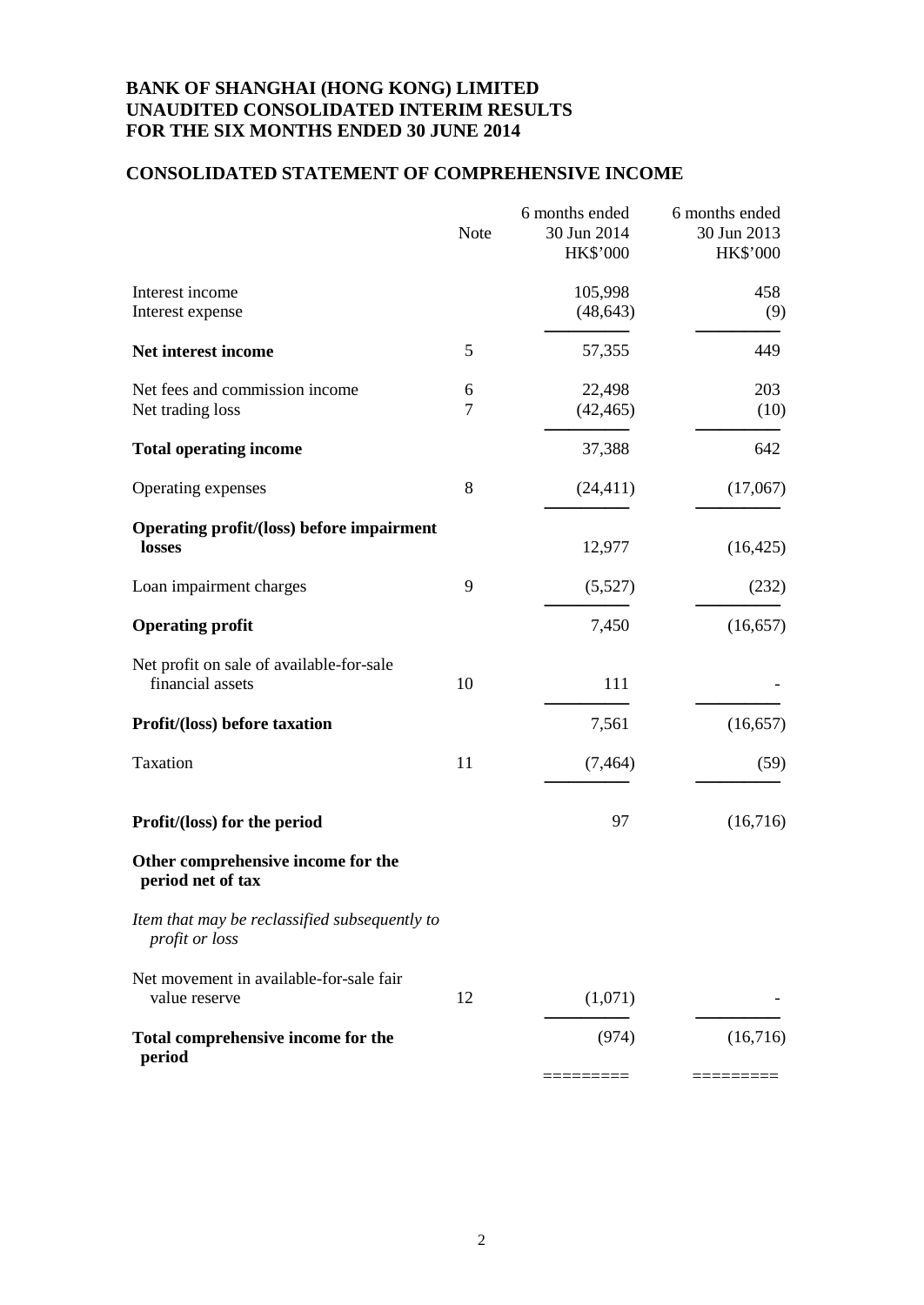# **CONSOLIDATED STATEMENT OF FINANCIAL POSITION**

|                                       | <b>Note</b> | 30 Jun 2014<br><b>HK\$'000</b> | 31 Dec 2013<br><b>HK\$'000</b> |
|---------------------------------------|-------------|--------------------------------|--------------------------------|
| <b>Assets</b>                         |             |                                |                                |
| Cash and balances with banks          | 14          | 142,756                        | 27,370                         |
| Placements with banks                 | 15          | 4,587,499                      | 1,018,818                      |
| Derivative financial assets           | 23          | 7,850                          |                                |
| Loans and advances to customers       | 16          | 2,421,593                      | 153,901                        |
| Available-for-sale financial assets   | 17          | 118,547                        | 47,614                         |
| Fixed assets                          | 18          | 11,559                         | 13,820                         |
| Intangible assets                     |             | 6,787                          | 6,810                          |
| Current tax recoverable               |             | 424                            | 424                            |
| Deferred tax assets                   |             | 2,754                          | 4,782                          |
| Other assets                          | 19          | 85,550                         | 13,662                         |
| <b>Total assets</b>                   |             | 7,385,319                      | 1,287,201                      |
|                                       |             |                                |                                |
| <b>Liabilities</b>                    |             |                                |                                |
| Deposits from customers               | 20          | 3,609,268                      | 967,561                        |
| Deposits from banks                   |             | 1,743,438                      | 130,987                        |
| Derivative financial liabilities      | 23          | 4,661                          | 302                            |
| Current tax payable                   |             | 2,098                          | 446                            |
| Other liabilities                     | 21          | 50,748                         | 11,825                         |
| <b>Total liabilities</b>              |             | 5,410,213                      | 1,111,121                      |
| <b>Equity</b>                         |             |                                |                                |
| Share capital                         | 22          | 2,000,000                      | 200,000                        |
| (Accumulated losses)/retained profits |             | (42,965)                       | (25, 856)                      |
| Other reserves                        |             | 18,071                         | 1,936                          |
| <b>Total equity</b>                   |             | 1,975,106                      | 176,080                        |
| <b>Total equity and liabilities</b>   |             | 7,385,319                      | 1,287,201                      |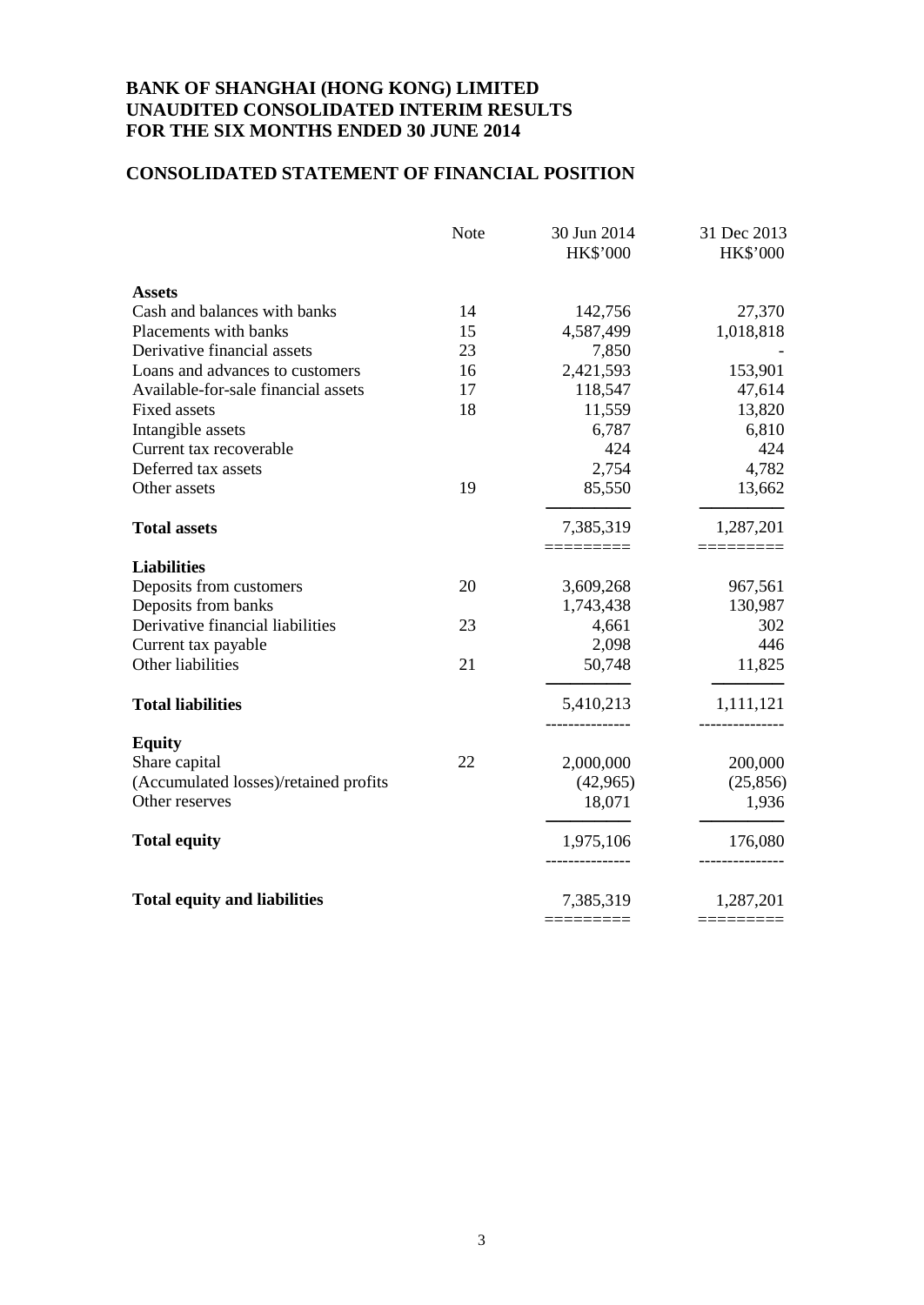# **CONSOLIDATED STATEMENT OF CHANGES IN EQUITY**

|                                                                    | <b>Note</b> | <b>Share</b><br>capital<br>\$'000 | (Accumulated<br>losses<br>retained<br>profits<br>\$'000 | Available-<br>for-sale<br>fair value<br>reserve<br>\$'000 | Regulatory<br>reserve<br>\$'000 | Total<br>\$'000        |
|--------------------------------------------------------------------|-------------|-----------------------------------|---------------------------------------------------------|-----------------------------------------------------------|---------------------------------|------------------------|
| <b>Balance at 1 January 2013</b>                                   |             | 250,000                           | 269,629                                                 |                                                           |                                 | 519,629                |
| Changes in equity for the six<br>months ended 30 June<br>2013:     |             |                                   |                                                         |                                                           |                                 |                        |
| Loss for the period                                                |             |                                   | (16,716)                                                |                                                           |                                 | (16,716)               |
| Total comprehensive income                                         |             |                                   | (16,716)                                                |                                                           |                                 | (16,716)               |
| Share repurchase<br>Dividend paid                                  |             | (50,000)                          | (269, 931)                                              |                                                           |                                 | (50,000)<br>(269, 931) |
| Balance at 30 June 2013 and<br>1 July 2013                         |             | 200,000                           | (17,018)                                                |                                                           |                                 | 182,982                |
| Changes in equity for the six<br>months ended 31 December<br>2013: |             |                                   |                                                         |                                                           |                                 |                        |
| Loss for the period<br>Other comprehensive income                  |             |                                   | (7, 852)                                                | 950                                                       |                                 | (7, 852)<br>950        |
| Total comprehensive income                                         |             |                                   | (7, 852)                                                | 950                                                       |                                 | (6,902)                |
| Transfer to regulatory reserve                                     |             |                                   | (986)                                                   |                                                           | 986                             |                        |
| <b>Balance at 31 December 2013</b><br>and 1 January 2014           |             | 200,000                           | (25, 856)                                               | 950                                                       | 986                             | 176,080                |
| Changes in equity for the six<br>months ended 30 June<br>2014:     |             |                                   |                                                         |                                                           |                                 |                        |
| Profit for the period<br>Other comprehensive income                | 12          |                                   | 97                                                      | (1,071)                                                   |                                 | 97<br>(1,071)          |
| Total comprehensive income                                         |             |                                   | 97                                                      | (1,071)                                                   |                                 | (974)                  |
| Issue of ordinary share<br>Transfer to regulatory reserve          | 22(a)       | 1,800,000                         | (17,206)                                                |                                                           | 17,206                          | 1,800,000              |
| <b>Balance at 30 June 2014</b>                                     |             | 2,000,000                         | (42, 965)                                               | (121)                                                     | 18,192                          | 1,975,106              |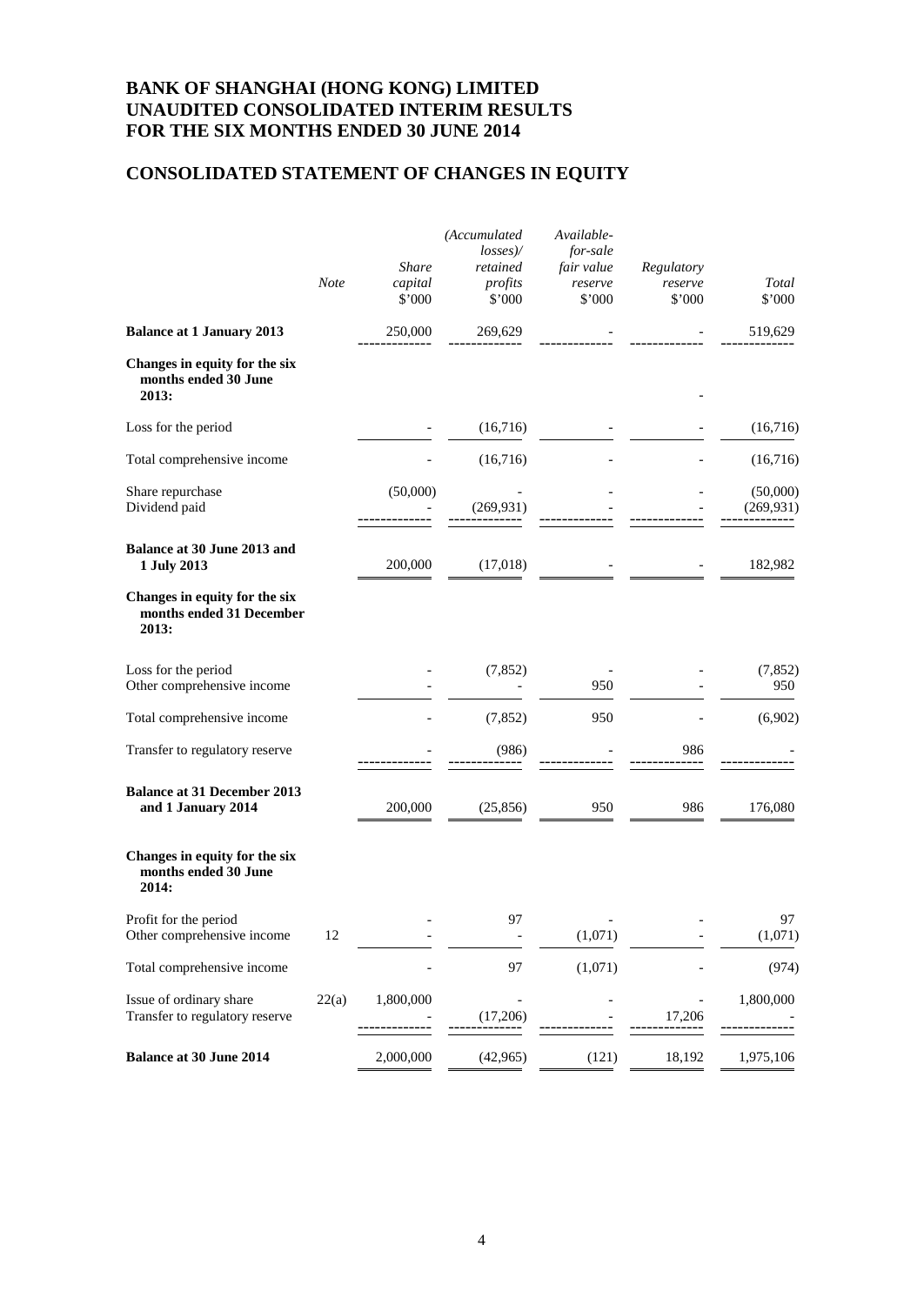# **CONSOLIDATED STATEMENT OF CASH FLOWS**

|                                                                                                                                                                                                                     | <b>Note</b> | 6 months ended<br>30 Jun 2014<br><b>HK\$'000</b> | 6 months ended<br>30 Jun 2013<br><b>HK\$'000</b> |
|---------------------------------------------------------------------------------------------------------------------------------------------------------------------------------------------------------------------|-------------|--------------------------------------------------|--------------------------------------------------|
| Net cash outflow from operating activities                                                                                                                                                                          | 24(a)       | (864,003)                                        | (22,053)<br>-----------------                    |
| <b>Investing activities</b><br>Proceeds from sale of available-for-sale<br>investments<br>Purchase of available-for-sale financial assets<br>Purchases of fixed assets<br>Interest received from available-for-sale |             | 40,330<br>(112, 232)<br>(3,510)                  | (4,269)                                          |
| financial assets                                                                                                                                                                                                    |             | 1,624                                            |                                                  |
| Net cash outflow from investing activities                                                                                                                                                                          |             | (73, 788)                                        | (4,269)                                          |
| <b>Financing activities</b>                                                                                                                                                                                         |             |                                                  |                                                  |
| Issuance of share capital<br>Dividend paid<br>Payment for share repurchase                                                                                                                                          |             | 1,800,000                                        | (269, 931)<br>(50,000)                           |
| Net cash inflow/(outflow) from financing<br>activities                                                                                                                                                              |             | 1,800,000                                        | (319, 931)                                       |
| Increase/(decrease) in cash and cash<br>equivalents                                                                                                                                                                 |             | 862,209                                          | (346, 253)                                       |
| Cash and cash equivalents at 1 January                                                                                                                                                                              |             | 787,645                                          | 514,101                                          |
| Cash and cash equivalents at 30 June                                                                                                                                                                                | 24(b)       | 1,649,854                                        | 167,848                                          |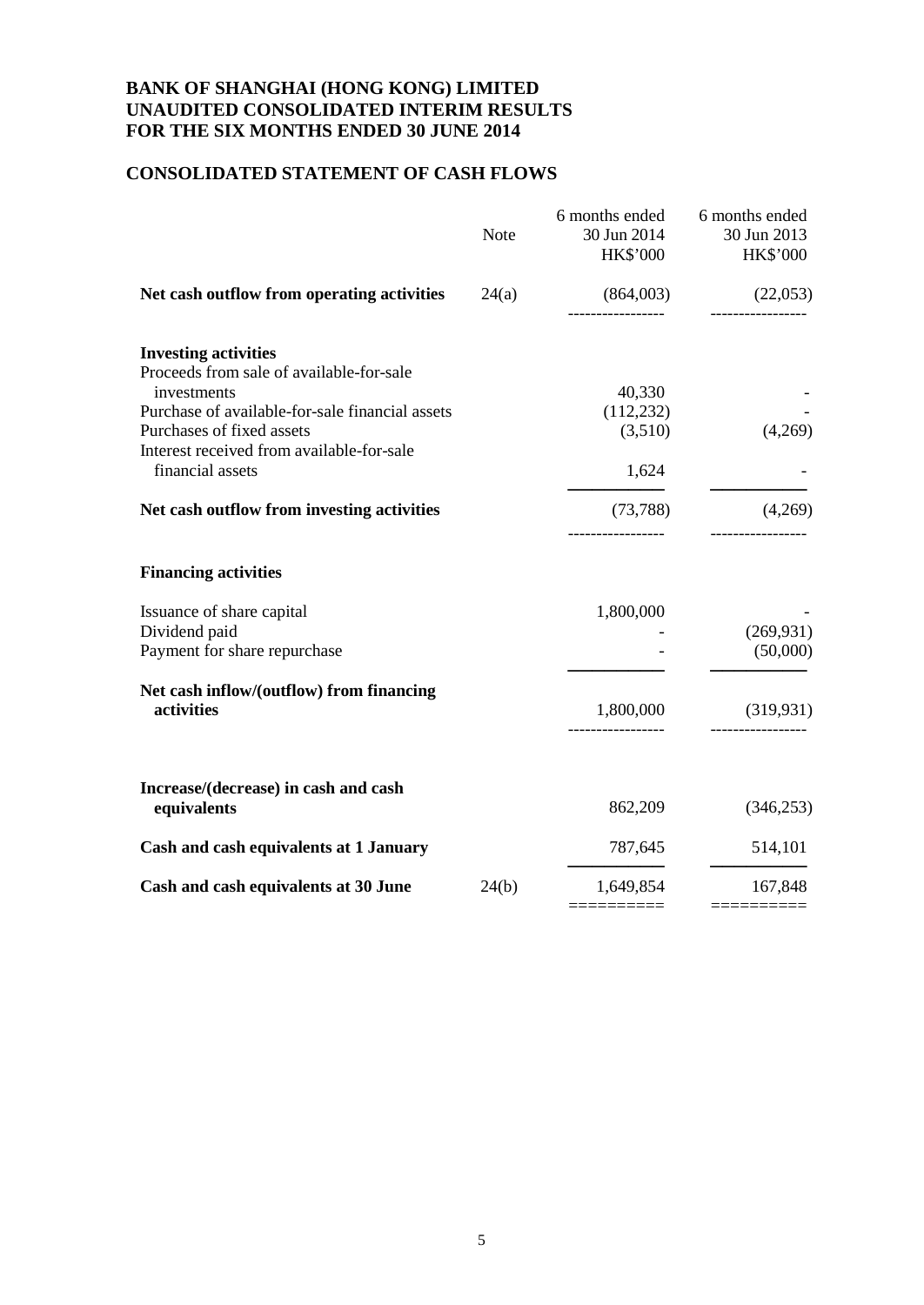### **NOTES TO INTERIM FINANCIAL INFORMATION DISCLOSURE STATEMENTS**

#### (1) BASIS OF PREPARATION

These interim financial information disclosure statements were authorised for issue on 30 September 2014 and have been prepared in accordance with the Banking (Disclosure) Rules issued by the Hong Kong Monetary Authority ("HKMA").

#### (2) ACCOUNTING POLICY

Except as described below, the accounting policies applied in preparing these interim financial information disclosure statements are consistent with those used and described in the Company's audited annual financial statements for the year ended 31 December 2013.

The Company established a wholly owned entity during the interim period and thus the Company is exposed, or has rights, to variable returns from its involvement with the entity and has the ability to affect those returns through its power over the entity. As a result, the Company's investment in this entity has been consolidated into the consolidated financial statements from the date of establishment of the entity. Intra-group balances and transactions and any unrealised profits arising from intra-group transactions were eliminated in full when preparing the consolidated financial statements. Unrealised loss resulting from intra-group transactions were eliminated in the same way as unrealised profits but only to the extent that there was no evidence of impairment.

The Group has adopted the following new standards and amendments to standards which have insignificant or no effect on the interim financial information disclosure statements:

- Amendment to Hong Kong Accounting Standards ("HKAS") 32 "Offsetting Financial Assets and Liabilities"
- Amendment to HKAS 36 "Impairment of assets Recoverable amount disclosures for nonfinancial assets"
- Amendment to HKAS 39 "Novation of derivatives and continuation of hedge accounting"
- Amendment to Hong Kong Financial Reporting Standard ("HKFRS") 10, HKFRS 12 and HKAS 27 "Investment entities"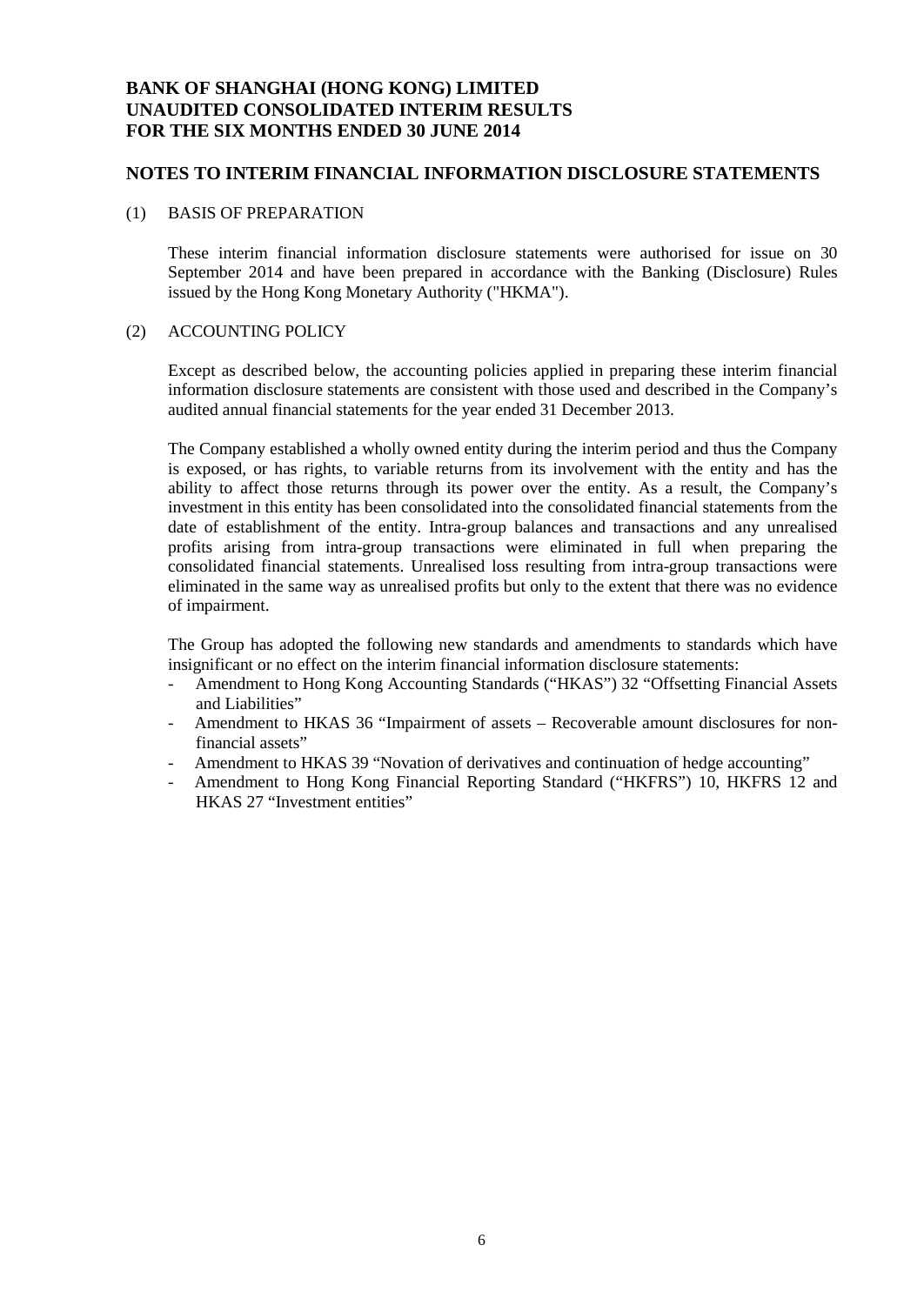### **NOTES TO INTERIM FINANCIAL INFORMATION DISCLOSURE STATEMENTS (CONTINUED)**

### (3) BASIS OF CONSOLIDATION

The interim financial information disclosure statements cover the consolidated positions of the Company and its subsidiary.

Unless otherwise stated, all financial information contained are prepared according to the consolidation basis for accounting purposes.

The capital adequacy ratio of the Group on a consolidated basis was computed in accordance with the regulatory requirements. For accounting purpose, the consolidated financial statements would include the Company and the subsidiary, BOSC International. However, under the regulatory guideline, the subsidiary is not required to be consolidated for regulatory purpose as it was only established recently and yet to commence operation as of 30 June 2014. Details of the subsidiary not being consolidated for regulatory purpose are as follows:

| Name of company                          | Principal activities         | Total assets<br>as at 30 Jun 2014 | Total equity<br>as at $30 \text{ Jun } 2014$ |
|------------------------------------------|------------------------------|-----------------------------------|----------------------------------------------|
| BOSC<br>International<br>Company Limited | Not yet commence<br>business | 10.000                            | 9.940                                        |

### (4) STATEMENT OF COMPLIANCE

In preparing the unaudited interim financial information disclosure statements for the first half of 2014, the Company has fully complied with the disclosure provisions of the Banking (Disclosure) Rules.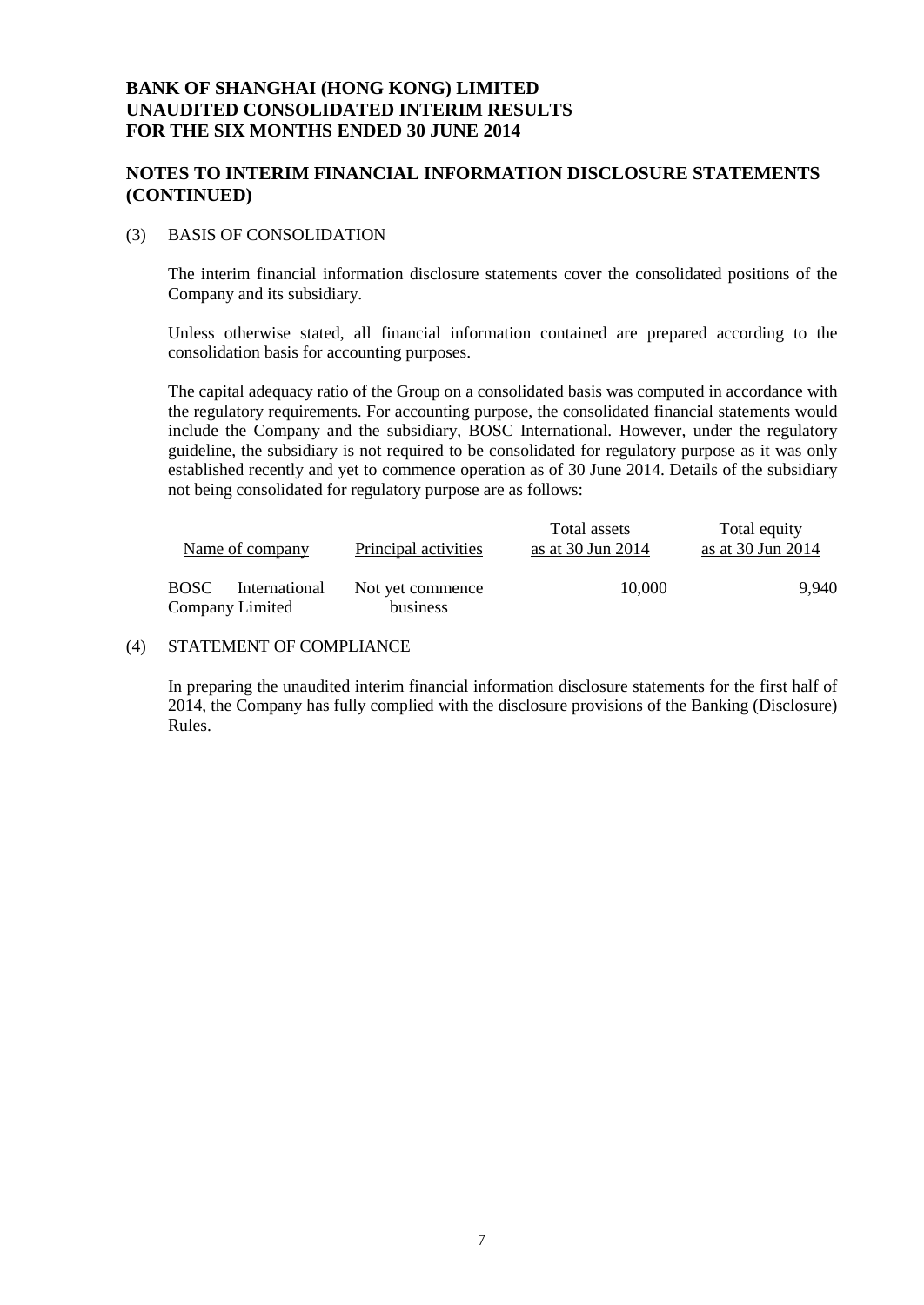### **NOTES TO INTERIM FINANCIAL INFORMATION DISCLOSURE STATEMENTS (CONTINUED)**

### (5) NET INTEREST INCOME

|                                                                                                                | 6 months ended<br>30 Jun 2014<br><b>HK\$'000</b> | 6 months ended<br>30 Jun 2013<br>HK\$'000 |
|----------------------------------------------------------------------------------------------------------------|--------------------------------------------------|-------------------------------------------|
| <b>Interest income</b>                                                                                         |                                                  |                                           |
| Interest income arising from financial assets<br>that are not measured at fair value through<br>profit or loss |                                                  |                                           |
| - Balances and placements with banks                                                                           | 86,182                                           | 385                                       |
| - Loans and advances to customers                                                                              | 19,263                                           | 73                                        |
| - Listed available-for-sale financial assets                                                                   | 42                                               |                                           |
| - Unlisted available-for-sale financial assets                                                                 | 511                                              |                                           |
|                                                                                                                | 105,998                                          | 458                                       |
| <b>Interest expense</b>                                                                                        |                                                  |                                           |
| Interest expense arising from financial liabilities<br>that are not measured at fair value through             |                                                  |                                           |
| profit or loss<br>- Deposits from banks                                                                        | (5,254)                                          | (2)                                       |
| - Deposits from customers                                                                                      | (43, 385)                                        | (7)                                       |
| - Others                                                                                                       | (4)                                              |                                           |
|                                                                                                                | (48, 643)                                        | (9)                                       |
| Net interest income                                                                                            | 57,355                                           | 449                                       |
|                                                                                                                |                                                  |                                           |

There were no interest income accrued on impaired financial assets and on unwinding of discount on loan impairment allowances for the six months ended 30 June 2014 and 30 June 2013.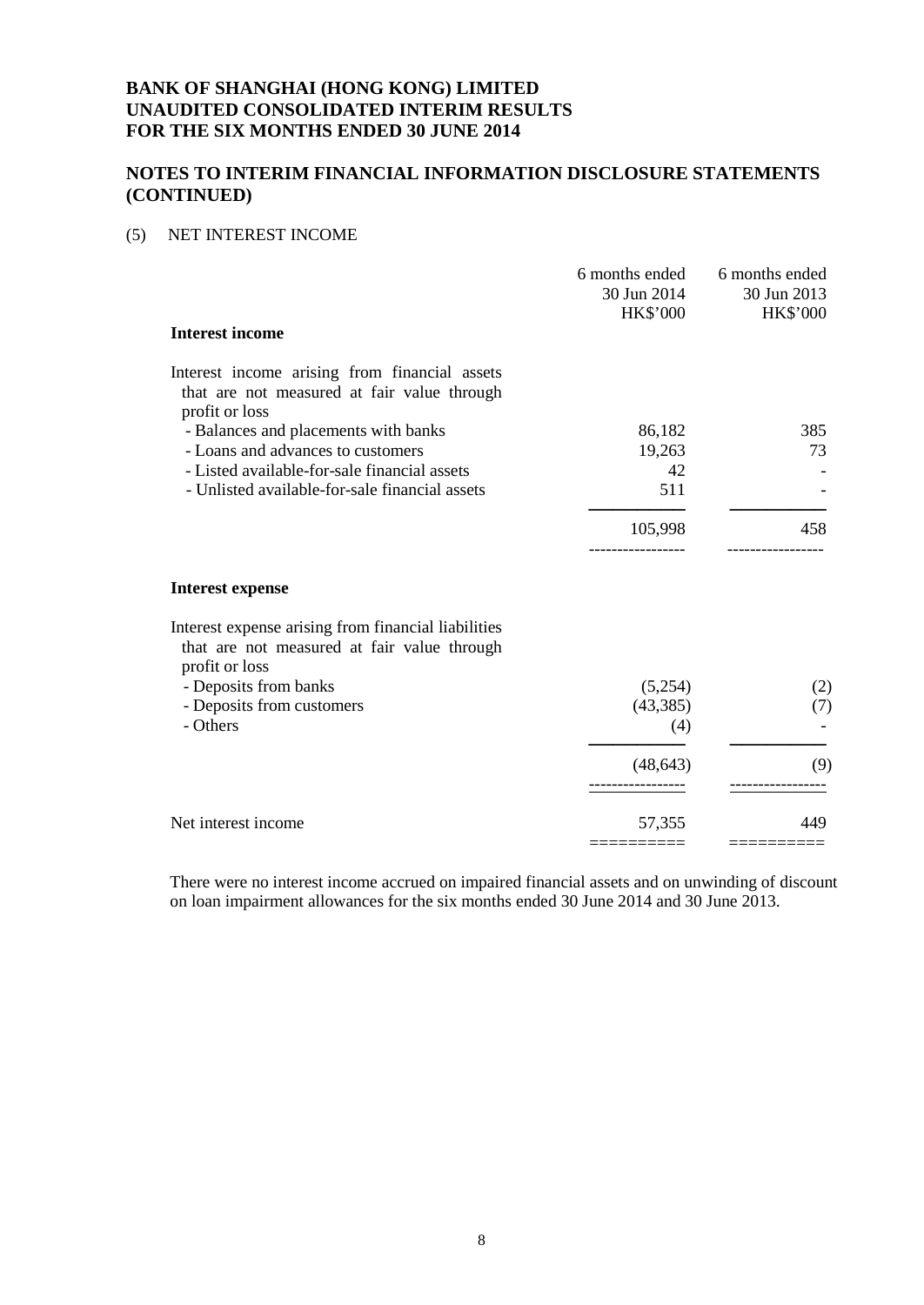### **NOTES TO INTERIM FINANCIAL INFORMATION DISCLOSURE STATEMENTS (CONTINUED)**

### (6) NET FEES AND COMMISSION INCOME

| 6 months ended<br>30 Jun 2014<br><b>HK\$'000</b> | 6 months ended<br>30 Jun 2013<br><b>HK\$'000</b> |
|--------------------------------------------------|--------------------------------------------------|
|                                                  |                                                  |
| 22,075                                           | 205                                              |
| 305                                              |                                                  |
| 230                                              |                                                  |
| 22,610                                           | 205                                              |
| (112)                                            | (2)                                              |
| 22,498                                           | 203                                              |
|                                                  |                                                  |

All the fees and commission income of HK\$22,610,000 (2013: HK\$205,000) and fees and commission expenses of HK\$112,000 (2013: HK\$2,000) for the six months ended 30 June 2014 were arising from financial assets and financial liabilities that were not measured at fair value through profit or loss.

No fees and commission income nor fees and commission expenses were arising from trust or other fiduciary activities where the Group might hold or invest on behalf of its customers for the six months ended 30 June 2014 and 30 June 2013.

### (7) NET TRADING LOSS

|                           | 6 months ended<br>30 Jun 2014<br><b>HK\$'000</b> | 6 months ended<br>30 Jun 2013<br><b>HK\$'000</b> |
|---------------------------|--------------------------------------------------|--------------------------------------------------|
| Net foreign exchange loss | (42, 465)                                        | (10)                                             |
|                           | (42, 465)                                        | (10)                                             |
|                           |                                                  |                                                  |

"Net trading loss" include foreign exchange gains or losses on spot and forward contracts, and revaluation of assets and liabilities in foreign currencies. There was a notable translation loss of HK\$46,555,000 for the Group related to the Company's capital denominated in RMB due to depreciation of RMB against HK\$ during the first half of 2014. Excluding this translation loss, the Group would have recorded a net foreign exchange gain of HK\$4,090,000 during the six month ended 30 June 2014.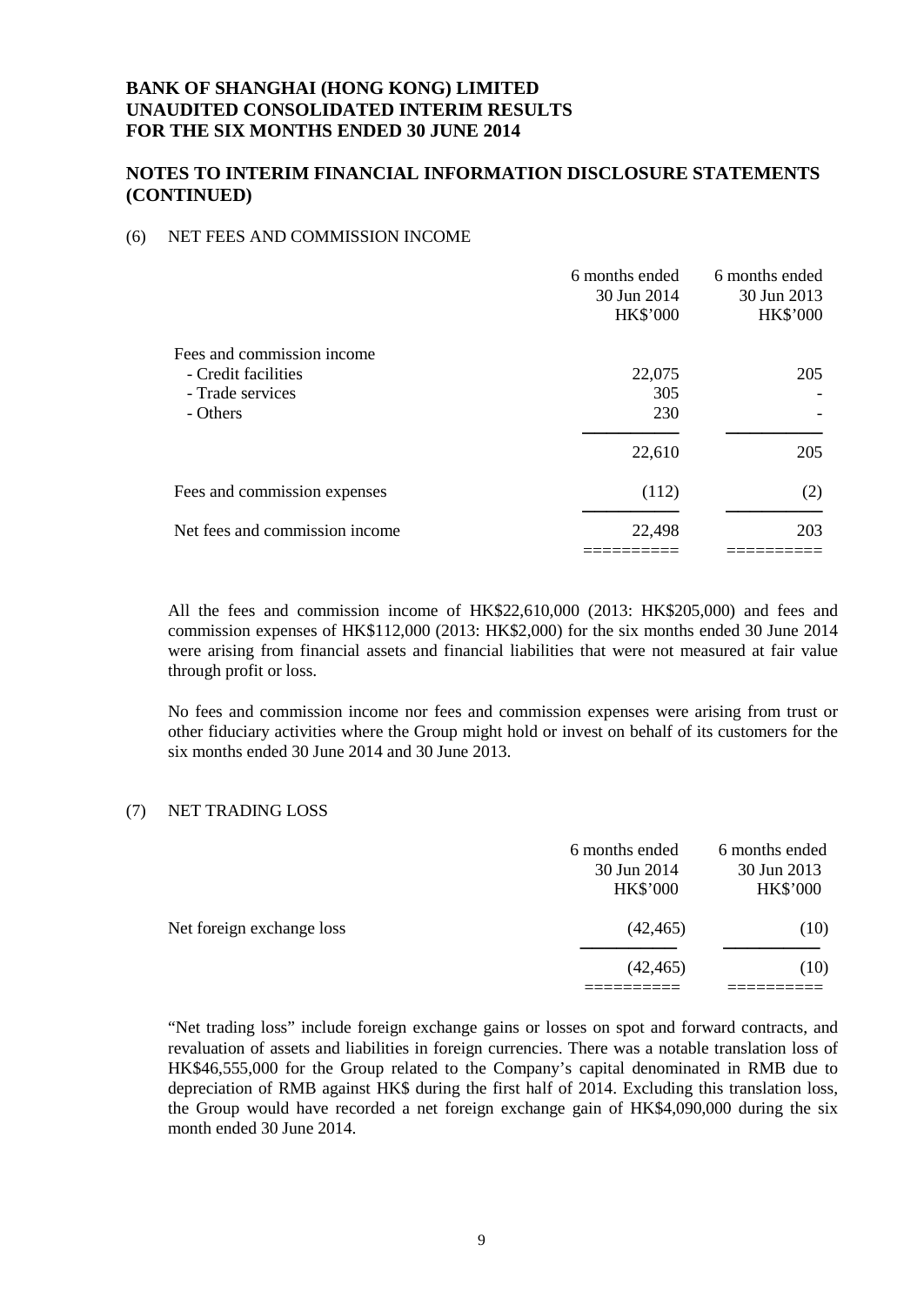# **NOTES TO INTERIM FINANCIAL INFORMATION DISCLOSURE STATEMENTS (CONTINUED)**

### (8) OPERATING EXPENSES

|                                                           | 6 months ended<br>30 Jun 2014<br><b>HK\$'000</b> | 6 months ended<br>30 Jun 2013<br><b>HK\$'000</b> |
|-----------------------------------------------------------|--------------------------------------------------|--------------------------------------------------|
| Staff costs                                               |                                                  |                                                  |
| - Salaries and other benefits                             | 11,688                                           | 5,916                                            |
| - Pension and provident funds                             | 962                                              | 543                                              |
|                                                           | 12,650                                           | 6,459                                            |
| Premises and equipment expenses excluding<br>depreciation |                                                  |                                                  |
| - Rental of premises                                      | 3,347                                            | 1,960                                            |
| - Maintenance and office facility expenses                | 485                                              | 187                                              |
| - Others                                                  | 300                                              | 116                                              |
|                                                           | 4,132                                            | 2,263                                            |
| Auditors' remuneration                                    | 200                                              | 245                                              |
| Depreciation of fixed assets                              | 2,429                                            | 379                                              |
| Amortisation of intangible assets                         | 916                                              | 132                                              |
| Legal and professional fees                               | 768                                              | 3,830                                            |
| IT and systems expenses                                   | 2,000                                            | 2,634                                            |
| Other operating expenses                                  | 1,316                                            | 1,125                                            |
|                                                           | 7,629                                            | 8,345                                            |
|                                                           | 24,411                                           | 17,067                                           |
|                                                           |                                                  |                                                  |

### (9) LOAN IMPAIRMENT CHARGES

|                         | 6 months ended<br>30 Jun 2014<br><b>HK\$'000</b> | 6 months ended<br>30 Jun 2013<br><b>HK\$'000</b> |
|-------------------------|--------------------------------------------------|--------------------------------------------------|
| Loan impairment charges | 5,527                                            | 232                                              |
| <b>Representing:</b>    |                                                  |                                                  |
| New provision           | 5,527                                            | 232                                              |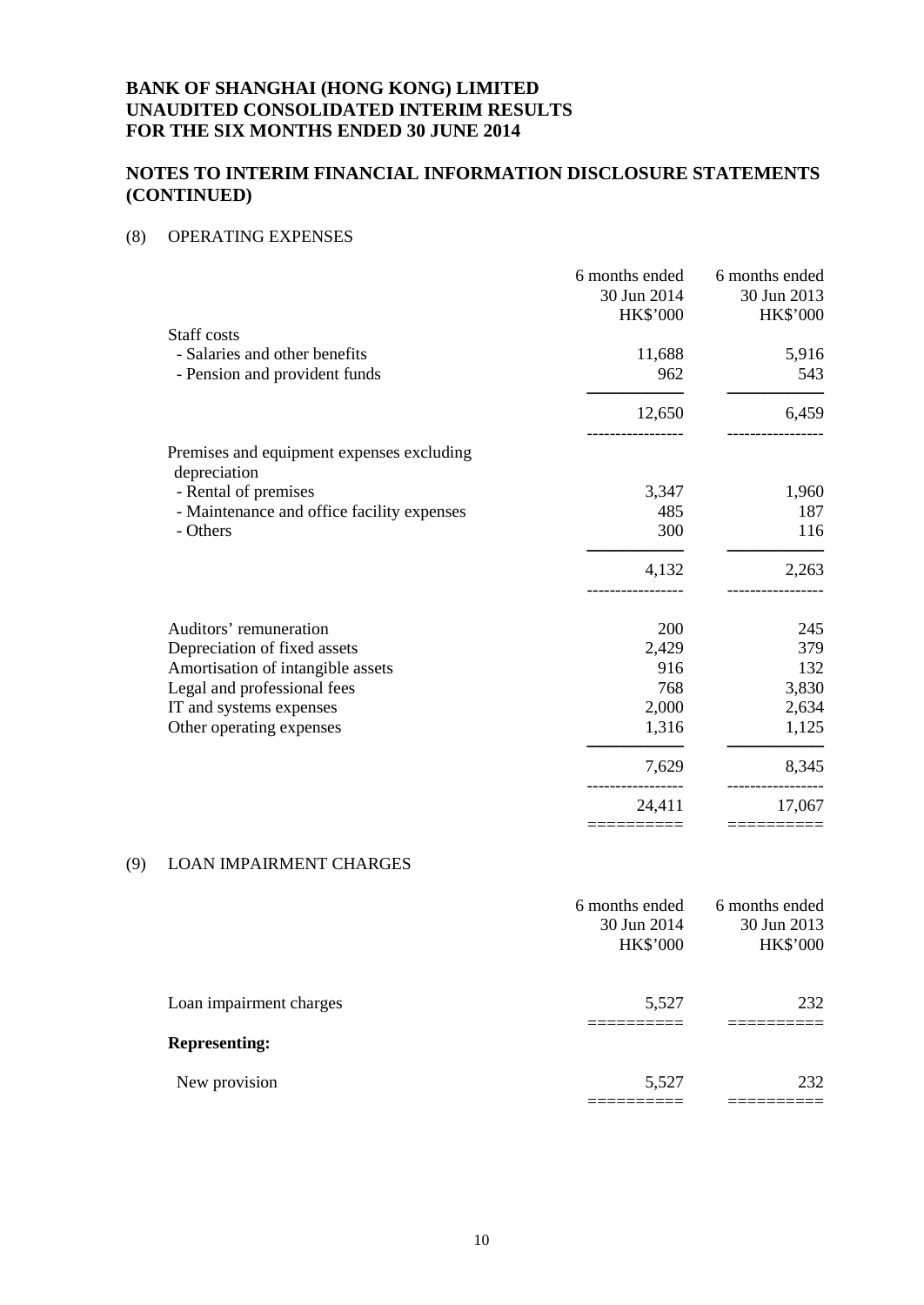### **NOTES TO INTERIM FINANCIAL INFORMATION DISCLOSURE STATEMENTS (CONTINUED)**

#### (10) NET PROFIT ON SALE OF AVAILABLE-FOR-SALE FINANCIAL ASSETS

|                                                                              | 6 months ended<br>30 Jun 2014<br><b>HK\$'000</b> | 6 months ended<br>30 Jun 2013<br><b>HK\$'000</b> |
|------------------------------------------------------------------------------|--------------------------------------------------|--------------------------------------------------|
| Net revaluation gain transferred from reserves<br>Loss arising in the period | 955<br>(844)                                     |                                                  |
|                                                                              | 111                                              |                                                  |

#### (11) TAXATION

Taxation in the consolidated statement of comprehensive income is illustrated below:

|                                                   | 6 months ended  | 6 months ended  |
|---------------------------------------------------|-----------------|-----------------|
|                                                   | 30 Jun 2014     | 30 Jun 2013     |
|                                                   | <b>HK\$'000</b> | <b>HK\$'000</b> |
| <b>Current tax</b>                                |                 |                 |
| Hong Kong profits tax                             |                 |                 |
| Provision for the period                          |                 | 59              |
| Taxation outside Hong Kong                        |                 |                 |
| Withholding tax in the People's Republic of China | 5,436           |                 |
|                                                   | 5,436           | 59              |
| Deferred tax                                      |                 |                 |
|                                                   |                 |                 |
| Origination and reversal of temporary differences | 2,028           |                 |
|                                                   | 7,464           | 59              |
|                                                   |                 |                 |

The provision for Hong Kong profits tax was calculated at 16.5% (2013: 16.5%) on the estimated assessable profits for the period.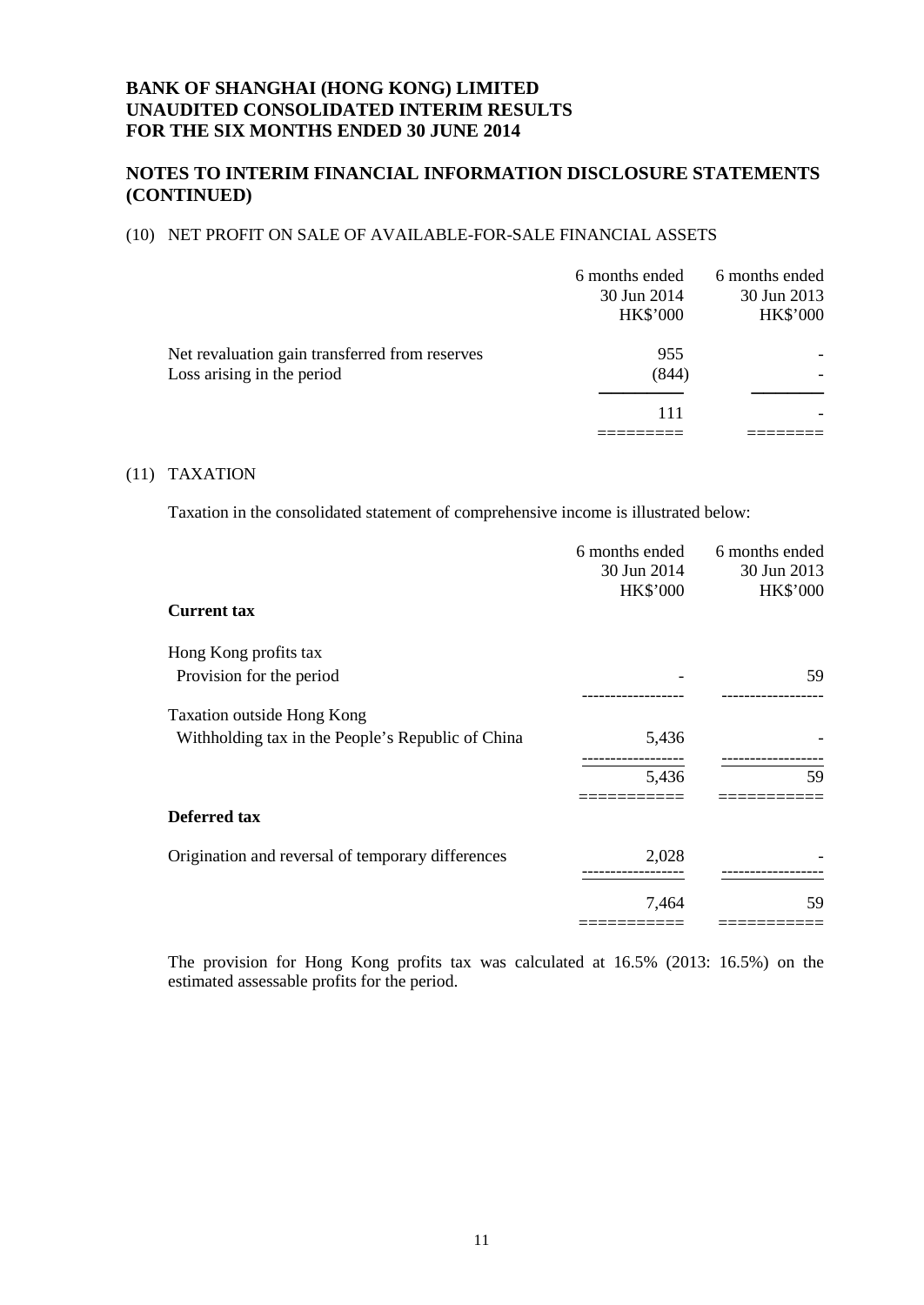### **NOTES TO INTERIM FINANCIAL INFORMATION DISCLOSURE STATEMENTS (CONTINUED)**

### (12) OTHER COMPREHENSIVE INCOME

#### (a) Tax effects relating to each component of other comprehensive income

|                                                                                                        | 6 months ended 30 Jun 2014              |                                   | 6 months ended 30 Jun 2013                |                                         |                                   |                                           |
|--------------------------------------------------------------------------------------------------------|-----------------------------------------|-----------------------------------|-------------------------------------------|-----------------------------------------|-----------------------------------|-------------------------------------------|
|                                                                                                        | Before tax<br>amount<br><b>HK\$'000</b> | Tax<br>expense<br><b>HK\$'000</b> | $Net-of-tax$<br>amount<br><b>HK\$'000</b> | Before tax<br>amount<br><b>HK\$'000</b> | Tax<br>expense<br><b>HK\$'000</b> | $Net-of-tax$<br>amount<br><b>HK\$'000</b> |
| Available-for-sale<br>financial assets:<br>net movement in<br>available-for-sale<br>fair value reserve | (1,071)                                 |                                   | (1,071)                                   |                                         |                                   |                                           |
| Other<br>comprehensive<br>income                                                                       | (1,071)                                 |                                   | (1,071)                                   |                                         |                                   |                                           |

(b) Components of other comprehensive income

|                                                    | 6 months ended<br>30 Jun 2014 | 6 months ended<br>30 Jun 2013 |
|----------------------------------------------------|-------------------------------|-------------------------------|
|                                                    | <b>HK\$'000</b>               | <b>HK\$'000</b>               |
| Available-for-sale investment reserve              |                               |                               |
| - fair value changes taken to equity               | (116)                         |                               |
| - fair value changes transferred to profit or loss | (955)                         |                               |
|                                                    |                               |                               |
|                                                    | (1,071)                       |                               |
|                                                    |                               |                               |
|                                                    |                               |                               |

#### (13) DIVIDEND

Dividends approved and paid during the six months ended 30 June 2013 amounted to HK\$26,931,000 (HK\$13.49 per share). There was no dividend approved or paid during the six months ended 30 June 2014.

#### (14) CASH AND BALANCES WITH BANKS

|                     | 30 Jun 2014<br><b>HK\$'000</b> | 31 Dec 2013<br><b>HK\$'000</b> |
|---------------------|--------------------------------|--------------------------------|
| Balances with banks | 142,756                        | 27,370                         |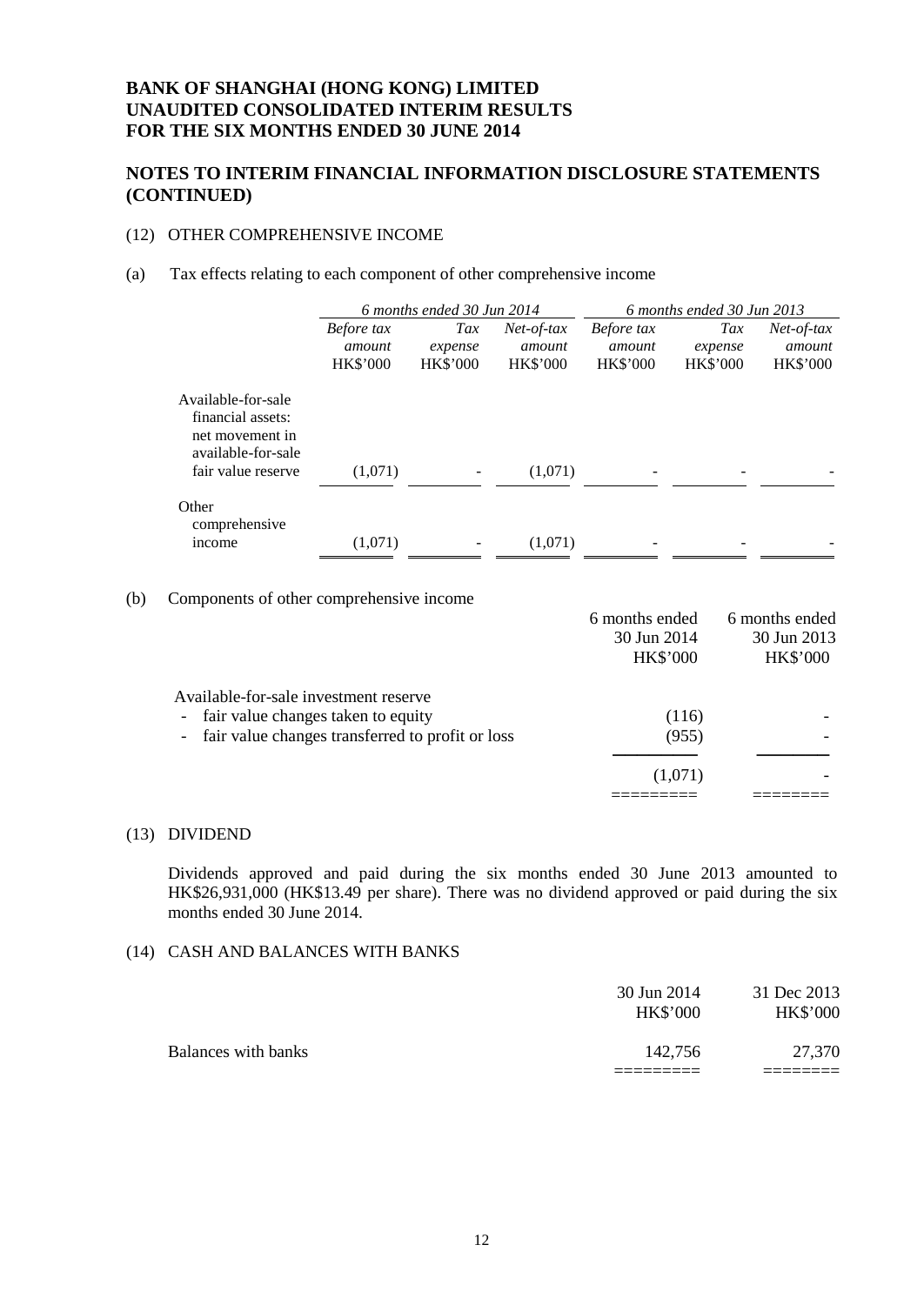### **NOTES TO INTERIM FINANCIAL INFORMATION DISCLOSURE STATEMENTS (CONTINUED)**

#### (15) PLACEMENTS WITH BANKS

|                                          | 30 Jun 2014<br><b>HK\$'000</b> | 31 Dec 2013<br>HK\$'000 |
|------------------------------------------|--------------------------------|-------------------------|
| Placements with banks                    |                                |                         |
| - maturing within one month              | 1,326,059                      | 208,793                 |
| - maturing between one and twelve months | 3,261,440                      | 810,025                 |
|                                          | 4,587,499                      | 1,018,818               |
|                                          |                                |                         |

There were no overdue, impaired or rescheduled placements with banks for the periods indicated.

#### (16) LOANS AND ADVANCES TO CUSTOMERS

### (a) Loans and advances to customers

|                                                                           | 30 Jun 2014<br><b>HK\$'000</b> | 31 Dec 2013<br><b>HK\$'000</b> |
|---------------------------------------------------------------------------|--------------------------------|--------------------------------|
|                                                                           |                                |                                |
| Gross loans and advances to customers<br>Less: loan impairment allowances | 2,427,678                      | 154,459                        |
| - individually assessed                                                   |                                |                                |
| - collectively assessed                                                   | (6,085)                        | (558)                          |
|                                                                           | 2,421,593                      | 153,901                        |
|                                                                           |                                |                                |

There were no impaired loans and advances to customers as at 30 June 2014 and 31 December 2013.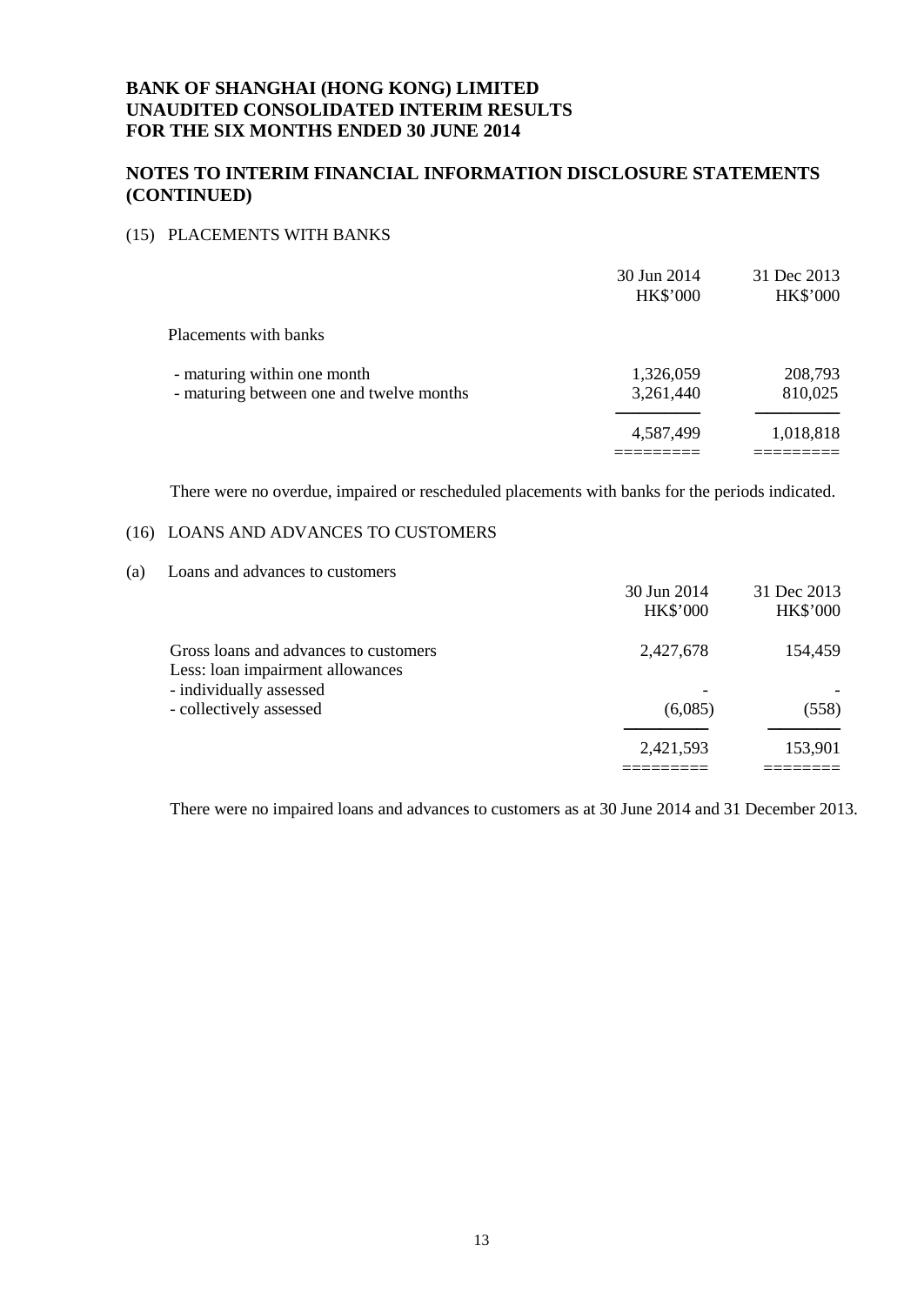# **NOTES TO INTERIM FINANCIAL INFORMATION DISCLOSURE STATEMENTS (CONTINUED)**

### (16) LOANS AND ADVANCES TO CUSTOMERS (CONTINUED)

(b) Loan impairment allowances against loans and advances to customers

|                                   | Individually<br>assessed | Collectively<br>assessed | Total           |
|-----------------------------------|--------------------------|--------------------------|-----------------|
|                                   | <b>HK\$'000</b>          | <b>HK\$'000</b>          | <b>HK\$'000</b> |
| At 1 January 2013                 |                          |                          |                 |
| New impairment allowances charges |                          | (558)                    | (558)           |
| At 31 December 2013               |                          | (558)                    | (558)           |
| New impairment allowances charges |                          | (5,527)                  | (5,527)         |
| At 30 June 2014                   |                          | (6,085)                  | (6,085)         |
|                                   |                          |                          |                 |

(c) Gross loans and advances to customers by industry sector

|                                                               | 30 Jun 2014     |            | 31 Dec 2013     |            |
|---------------------------------------------------------------|-----------------|------------|-----------------|------------|
|                                                               |                 | $%$ of     |                 |            |
|                                                               |                 | gross      |                 | % of gross |
|                                                               |                 | advances   |                 | advances   |
|                                                               |                 | covered    |                 | covered    |
|                                                               |                 | by         |                 | by         |
|                                                               | <b>HK\$'000</b> | collateral | <b>HK\$'000</b> | collateral |
| Gross loans and advances to customers for<br>use in Hong Kong |                 |            |                 |            |
| Industrial, commercial and financial<br>sectors               |                 |            |                 |            |
| - manufacturing                                               | 50,687          | 45.2       | 31,000          | 12.9       |
| - wholesale and retail trade                                  | 304,270         | 18.1       | 55,000          | 29.1       |
| - property investment                                         | 191.390         | 100.0      |                 |            |
| - financial concerns                                          | 493,288         | 68.9       |                 |            |
|                                                               | 1,039,635       | 58.6       | 86,000          | 23.3       |
| <b>Individuals</b>                                            | 246,500         |            |                 |            |
| Total gross loans and advances for use in                     |                 |            |                 |            |
| <b>Hong Kong</b>                                              | 1,286,135       | 47.4       | 86,000          | 23.3       |
| <b>Trade finance</b>                                          | 154,006         | 79.4       | 36,344          | 11.1       |
| Gross loans and advances for use outside                      |                 |            |                 |            |
| <b>Hong Kong</b>                                              | 987,537         | 40.5       | 32,115          | 100.0      |
| Gross loans and advances to customers                         | 2,427,678       | 46.6       | 154,459         | 36.4       |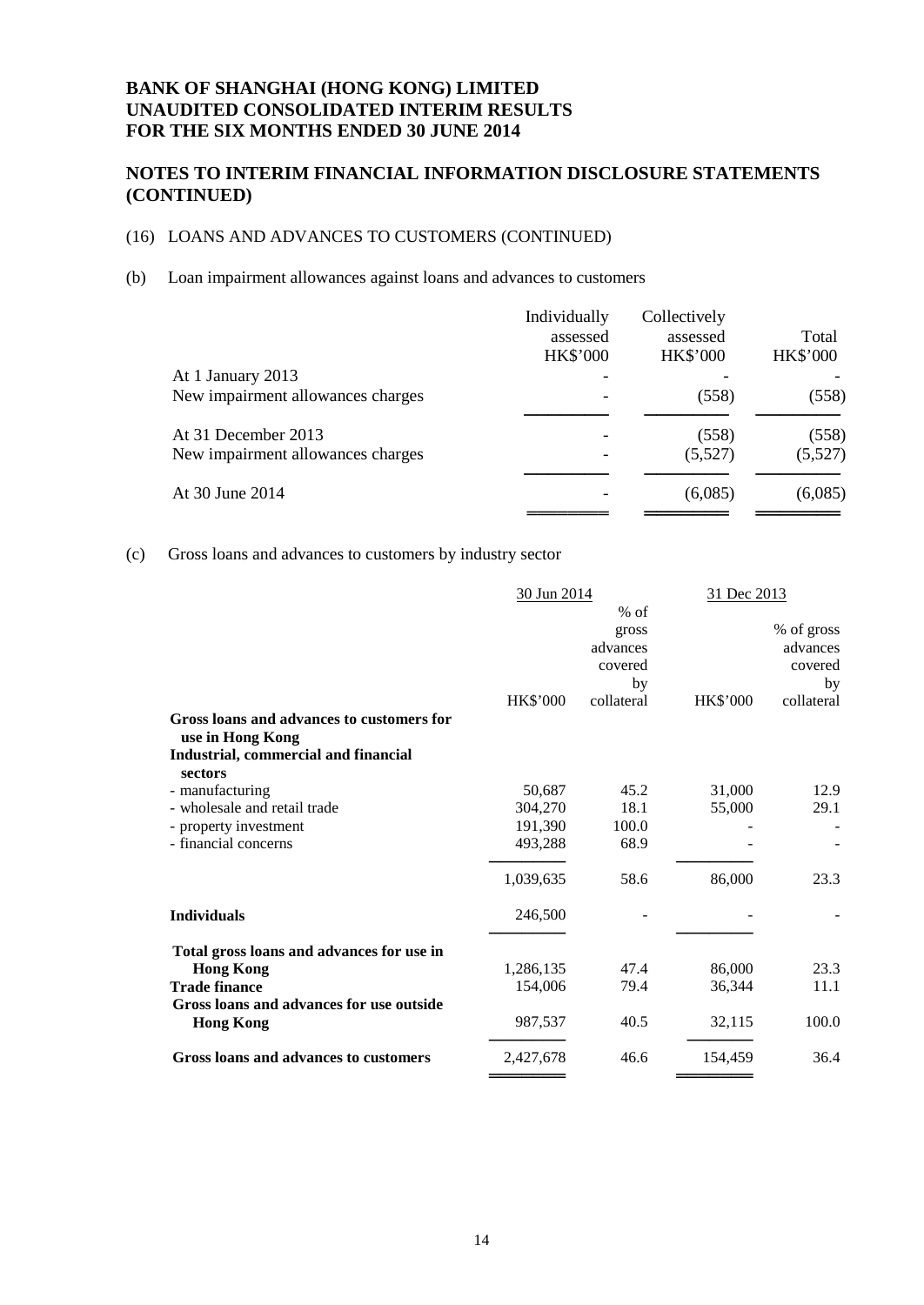# **NOTES TO INTERIM FINANCIAL INFORMATION DISCLOSURE STATEMENTS (CONTINUED)**

### (16) LOANS AND ADVANCES TO CUSTOMERS (CONTINUED)

#### (d) Segmental analysis of loans and advances to customers by geographical area

Loans and advances to customers by geographical area are classified according to the location of the counterparties after taking into account the transfer of risk. In general, risk transfer applies when a loan is guaranteed by a party located in an area that is different from that of the counterparty.

|                      | Gross<br>loans and<br>advances | Individually<br>impaired<br>loans and<br>advances | Overdue<br>loans and<br>advances | Individually<br>assessed<br>allowances | Collectively<br>assessed<br>allowances |
|----------------------|--------------------------------|---------------------------------------------------|----------------------------------|----------------------------------------|----------------------------------------|
| At 30 June 2014      |                                |                                                   |                                  |                                        |                                        |
| Hong Kong            | 576,279                        |                                                   |                                  |                                        | (2,085)                                |
| Rest of Asia-Pacific | 1,851,399                      |                                                   |                                  |                                        | (4,000)                                |
|                      | 2,427,678                      |                                                   |                                  |                                        | (6,085)                                |
|                      |                                |                                                   |                                  |                                        |                                        |
| At 31 December 2013  |                                |                                                   |                                  |                                        |                                        |
| Hong Kong            | 122,344                        |                                                   |                                  |                                        | (442)                                  |
| Rest of Asia-Pacific | 32,115                         |                                                   |                                  |                                        | (116)                                  |
|                      | 154,459                        |                                                   |                                  |                                        | (558)                                  |
|                      |                                |                                                   |                                  |                                        |                                        |

### (17) AVAILABLE-FOR-SALE FIANCIAL ASSETS

|                              | 30 Jun 2014<br>HK\$'000 | 31 Dec 2013<br>HK\$'000 |
|------------------------------|-------------------------|-------------------------|
| Certificates of deposit held | 6,239                   | 6,388                   |
| Debt securities              | 112,308                 | 41,226                  |
|                              | 118,547                 | 47,614                  |
| Issued by:                   |                         |                         |
| - Banks                      | 118,547                 | 6,388                   |
| - Corporates                 |                         | 41,226                  |
|                              | 118,547                 | 47,614                  |
| Analysed by listing status:  |                         |                         |
| - Listed                     | 112,308                 |                         |
| - Unlisted                   | 6,239                   | 47,614                  |
|                              | 118,547                 | 47,614                  |
|                              |                         |                         |

There were no available-for-sale debt securities individually determined to be impaired as at 30 June 2014 and 31 December 2013.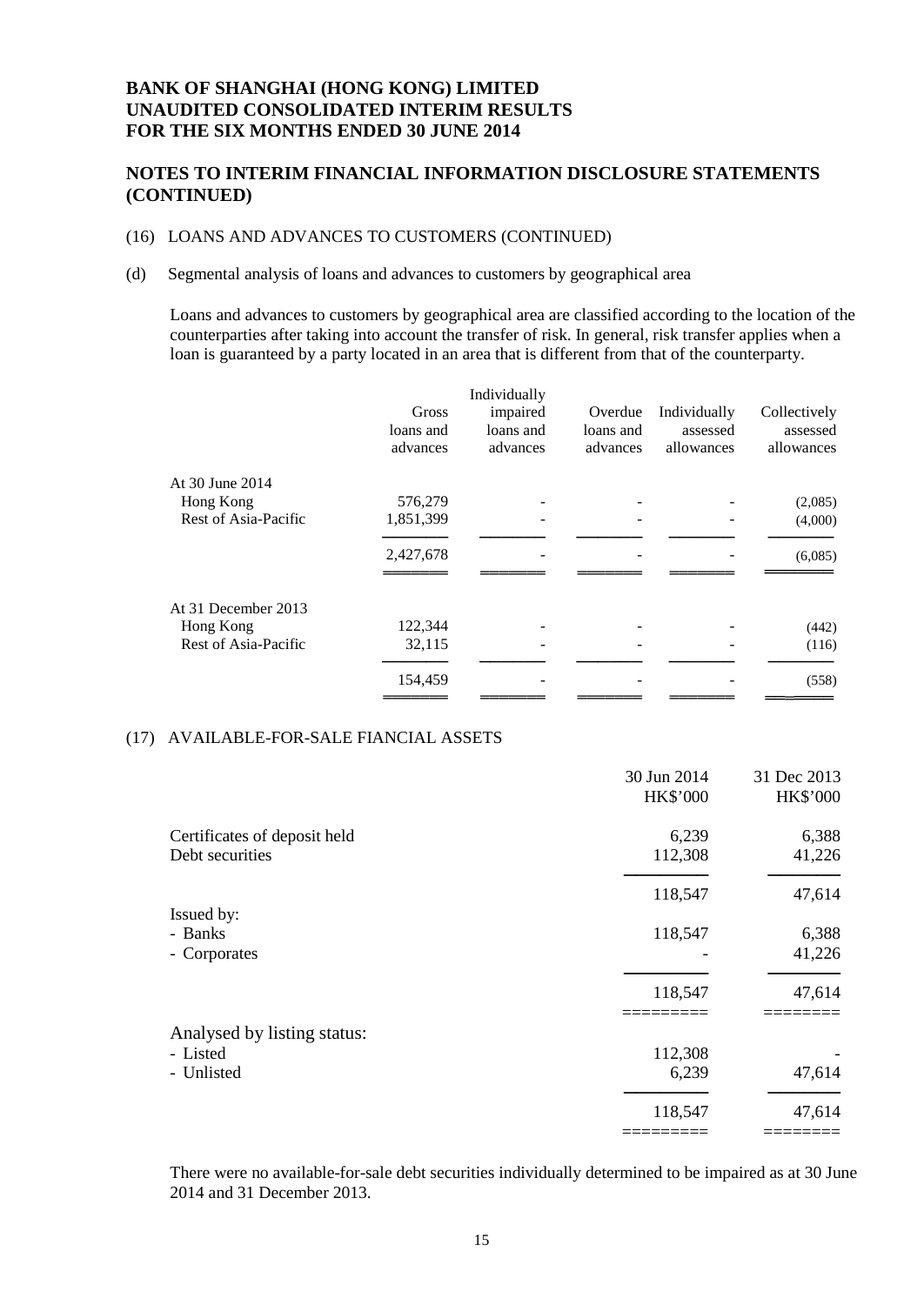### **NOTES TO INTERIM FINANCIAL INFORMATION DISCLOSURE STATEMENTS (CONTINUED)**

### (18) FIXED ASSETS

Details of movement of fixed assets are as follows:

|                                                         |                                              | Furniture,                                            |                                      |                          |
|---------------------------------------------------------|----------------------------------------------|-------------------------------------------------------|--------------------------------------|--------------------------|
|                                                         | Leasehold<br>improvements<br><b>HK\$'000</b> | computer and<br>other<br>equipment<br><b>HK\$'000</b> | Motor<br>vehicles<br><b>HK\$'000</b> | Total<br><b>HK\$'000</b> |
| Cost:                                                   |                                              |                                                       |                                      |                          |
| At 1 January 2014<br><b>Additions</b><br>Disposals      | 5,298                                        | 10,274<br>168                                         | 1,007                                | 16,579<br>168            |
| At 30 June 2014                                         | 5,298                                        | 10,442                                                | 1,007                                | 16,747                   |
| <b>Accumulated</b><br>depreciation:                     |                                              |                                                       |                                      |                          |
| At 1 January 2014<br>Charge for the period<br>Disposals | (1, 124)<br>(963)                            | (1,488)<br>(1,340)                                    | (147)<br>(126)                       | (2,759)<br>(2,429)       |
| At 30 June 2014                                         | (2,087)                                      | (2,828)                                               | (273)                                | (5,188)                  |
| Net book value:                                         |                                              |                                                       |                                      |                          |
| At 30 June 2014                                         | 3,211                                        | 7,614                                                 | 734                                  | 11,559                   |
| At 31 December 2013                                     | 4,174                                        | 8,786                                                 | 860                                  | 13,820                   |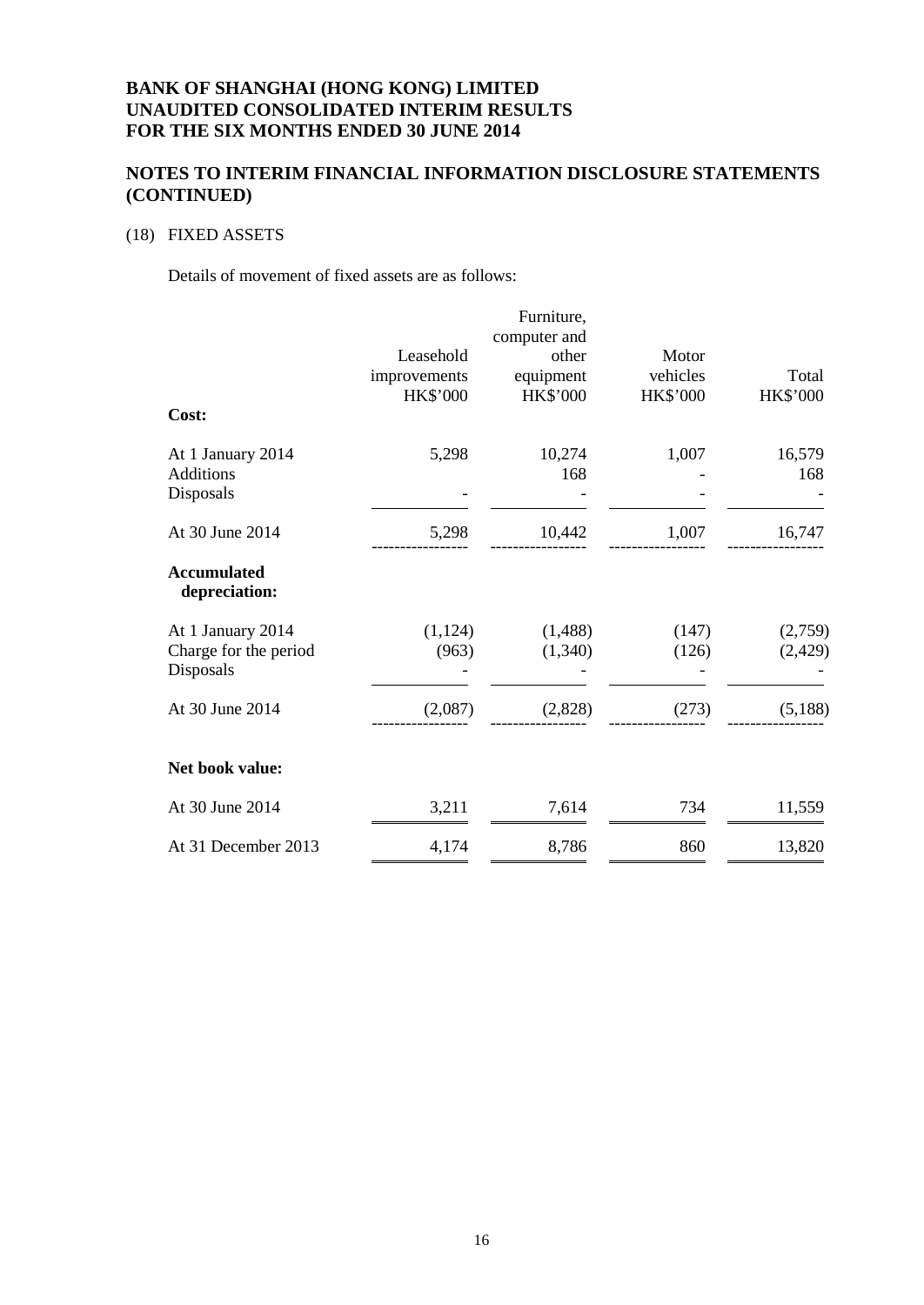### **NOTES TO INTERIM FINANCIAL INFORMATION DISCLOSURE STATEMENTS (CONTINUED)**

### (19) OTHER ASSETS

|                                            | 30 Jun 2014<br><b>HK\$'000</b> | 31 Dec 2013<br>HK\$'000 |
|--------------------------------------------|--------------------------------|-------------------------|
| Interest receivable                        | 43,288                         | 6,766                   |
| Fee receivable                             | 18,276                         | 3,480                   |
| Customer liability under acceptances       | 16,946                         |                         |
| Prepaid expenses                           | 3,843                          | 1,607                   |
| Others                                     | 3,197                          | 1,809                   |
|                                            | 85,550                         | 13,662                  |
| DEPOSITS FROM CUSTOMERS<br>(20)            |                                |                         |
|                                            | 30 Jun 2014                    | 31 Dec 2013             |
|                                            | HK\$'000                       | HK\$'000                |
| Deposits from customers                    |                                |                         |
| - time, call and notice deposits           | 3,609,268                      | 967,561                 |
|                                            | 3,609,268                      | 967,561                 |
|                                            |                                |                         |
| OTHER LIABILITIES<br>(21)                  |                                |                         |
|                                            | 30 Jun 2014                    | 31 Dec 2013             |
|                                            | HK\$'000                       | HK\$'000                |
| Interest payable                           | 27,551                         | 4,010                   |
| Account payable                            | 122                            | 40                      |
| Accrued expenses                           | 493                            | 1,497                   |
| Provision for short term employee benefits | 2,088                          | 5,000                   |
| Obligations under finance leases           | 96                             | 107                     |
| Acceptances outstanding                    | 16,946                         |                         |
| Others                                     | 3,452                          | 1,171                   |
|                                            | 50,748                         | 11,825                  |

========= =========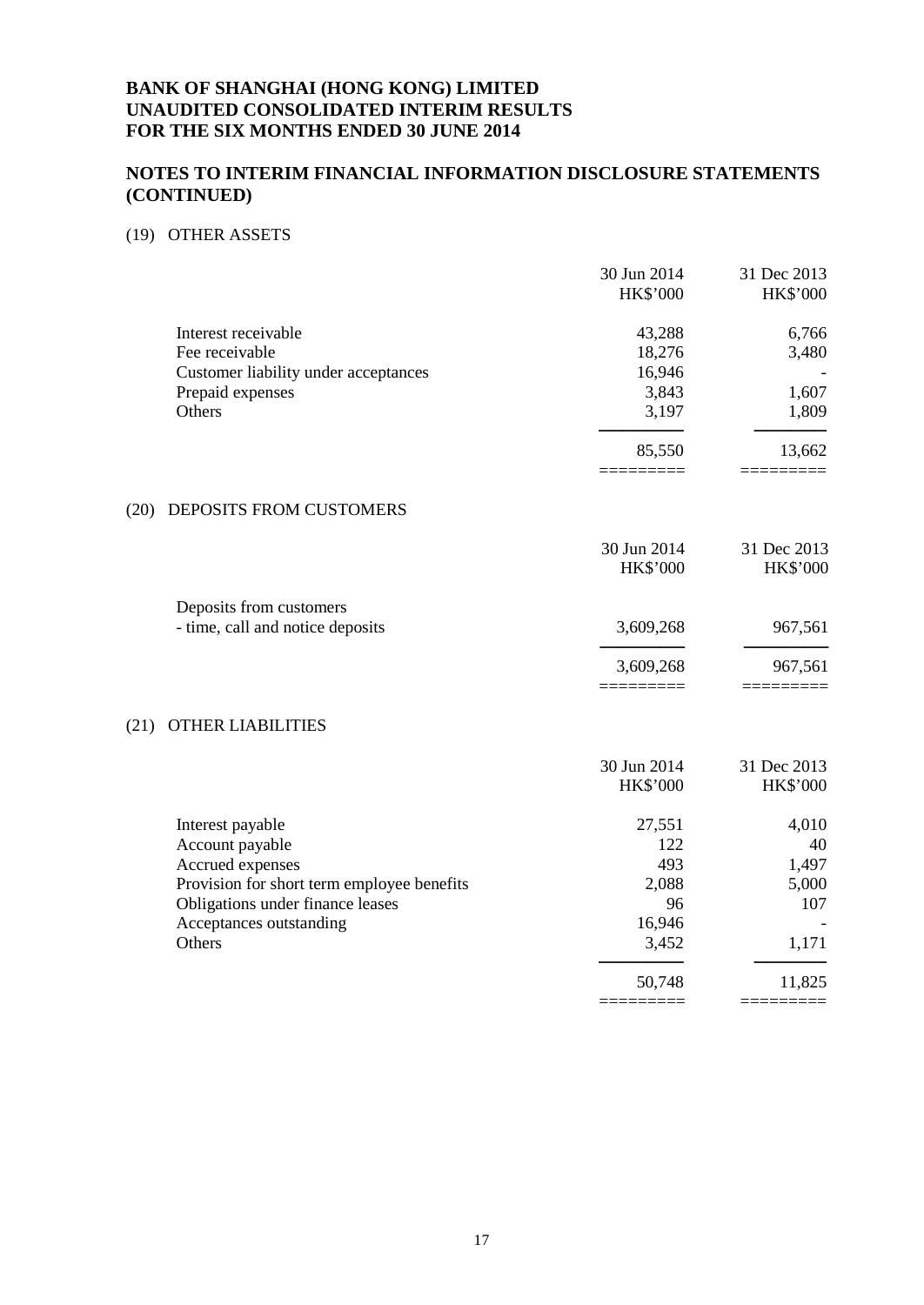### **NOTES TO INTERIM FINANCIAL INFORMATION DISCLOSURE STATEMENTS (CONTINUED)**

#### (22) EQUITY

#### (a) Share Capital

|                               | 2014                          |                 | 2013                          |                 |
|-------------------------------|-------------------------------|-----------------|-------------------------------|-----------------|
|                               | No of shares<br>$000^{\circ}$ | <b>HK\$'000</b> | No of shares<br>$000^{\circ}$ | <b>HK\$'000</b> |
| At 1 January                  | 20,000                        | 200,000         | 25,000                        | 250,000         |
| Share repurchase              |                               |                 | (5,000)                       | (50,000)        |
| Allotment of new shares       | 140,439                       | 1,800,000       |                               |                 |
| At 30 June 2014 / 31 December |                               |                 |                               |                 |
| 2013                          | 160,439                       | 2,000,000       | 20,000                        | 200,000         |
|                               |                               |                 |                               |                 |

In January 2014, the Company increased its authorized share capital from HK\$500,000,000 to HK\$500,000,000 and RMB 4,000,000,000 by the creation of 400,000,000 shares of RMB10.00 each. Upon issuance, such new RMB shares are to rank pari passu as regards dividends and in all respects with the existing ordinary shares of the Company. The Company then issued 140,438,500 shares of RMB10.00 each to its holding company at par to strengthen its capital position.

Under the new Hong Kong Companies Ordinance (Cap. 622) ("New CO") which has been effective since 3 March 2014, the concept of "authorized share capital" and "par value" no longer exists. The changes brought by the New CO do not have any impact on the number of shares in issue or the relative entitlement of any of the members.

- (b) Nature and purpose of reserves
- (i) Available-for-sale fair value reserve

This comprises the cumulative net change in the fair value of available-for-sale financial assets until the financial assets are derecognised and is dealt with in accordance with the accounting policies adopted for the measurement of the available-for-sale financial assets at fair value.

(ii) Retained profits/accumulated losses

The Company is required to maintain minimum capital adequacy ratio set by the HKMA. The aforesaid minimum capital requirement may therefore potentially restrict the amount of retained profits available for distribution to shareholders.

(iii) Regulatory reserve

Regulatory reserve is to be maintained in accordance with the Hong Kong Banking regulations. At 30 June 2014, a regulatory reserve of HK\$18,192,000 (2013: HK\$986,000) was maintained to fulfill the provisions of the Hong Kong Banking Ordinance for prudential supervision purposes. Movement in this reserve was made directly through retained profits after consultation with the HKMA. The regulatory reserve is non-distributable.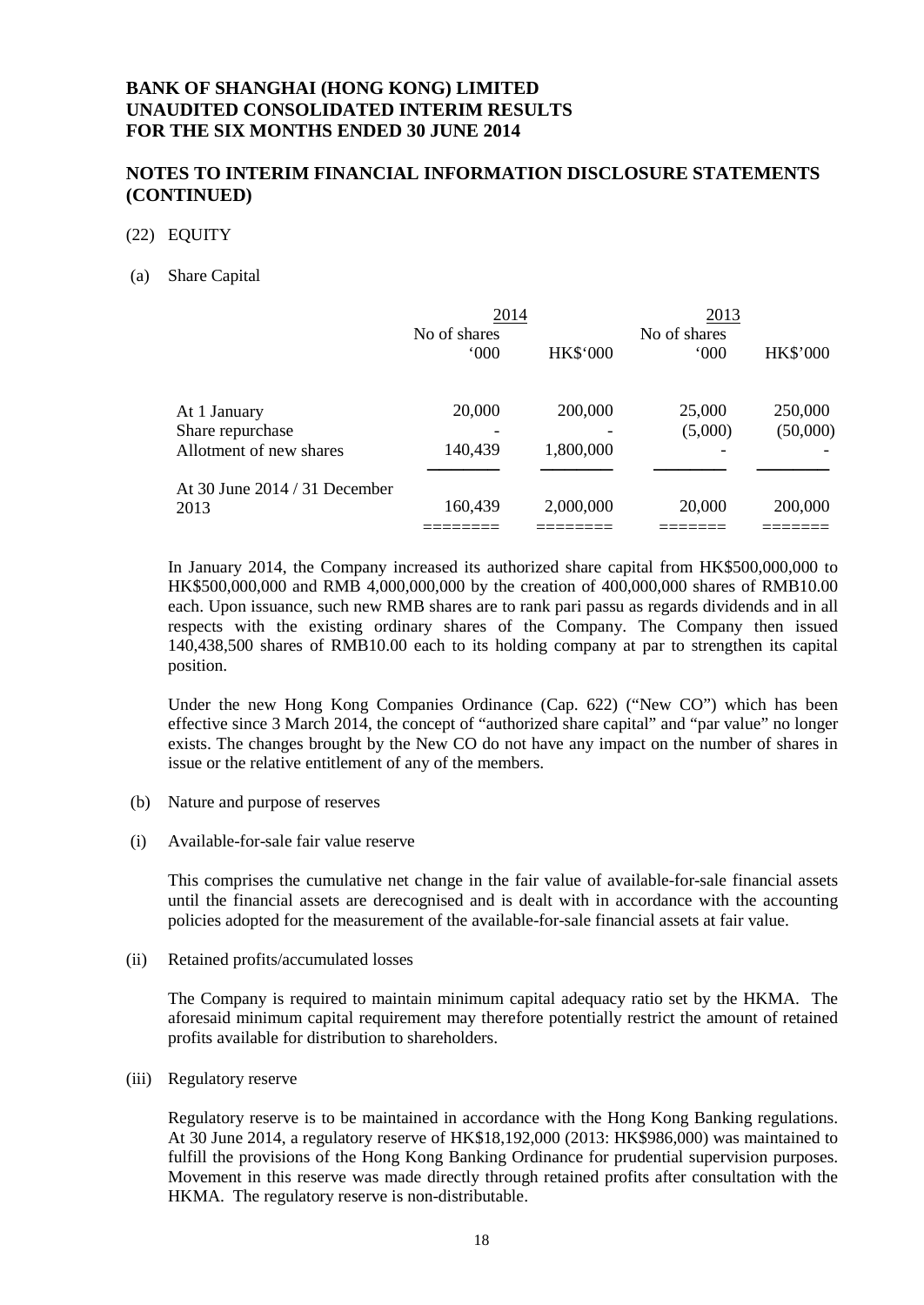### **NOTES TO INTERIM FINANCIAL INFORMATION DISCLOSURE STATEMENTS (CONTINUED)**

### (23) DERIVATIVE FINANCIAL INSTRUMENTS

Derivatives transactions entered into by the Group included foreign exchange forward and swap contracts. The Group used these derivatives in its own foreign exchange risk and assets and liabilities management, and also offered these products to customers to facilitate the management of their foreign exchange and other risks. Positions created from the contracts with customers were usually covered by the Company through offsetting transactions with external parties to minimize risk exposures.

(a) Notional amounts of derivatives

Derivatives refer to financial contracts, the value of which depends on the value of one or more underlying assets or indices. The notional amount of such instrument indicates the volume of the transaction and does not represent the amount at risk.

| <b>At 30 June 2014</b>                         | Qualifying<br>for hedge<br>accounting<br>\$'000 | Managed in<br>conjunction<br>with financial<br>instruments<br>designated at<br>fair value<br>through<br>profit or loss<br>\$'000 | Others,<br>including<br>held for<br>trading<br>\$'000 | Total<br>\$'000 |
|------------------------------------------------|-------------------------------------------------|----------------------------------------------------------------------------------------------------------------------------------|-------------------------------------------------------|-----------------|
| Exchange rate contracts                        |                                                 |                                                                                                                                  |                                                       |                 |
| Spot, forwards and                             |                                                 |                                                                                                                                  |                                                       |                 |
| futures                                        |                                                 |                                                                                                                                  | 250,884                                               | 250,884         |
| Swaps                                          |                                                 |                                                                                                                                  | 2,589,151                                             | 2,589,151       |
|                                                |                                                 |                                                                                                                                  |                                                       |                 |
|                                                |                                                 |                                                                                                                                  | 2,840,035                                             | 2,840,035       |
|                                                |                                                 |                                                                                                                                  |                                                       |                 |
| At 31 December 2013<br>Exchange rate contracts |                                                 |                                                                                                                                  |                                                       |                 |
| Swaps                                          |                                                 |                                                                                                                                  | 100,328                                               | 100,328         |
|                                                |                                                 |                                                                                                                                  |                                                       |                 |
|                                                |                                                 |                                                                                                                                  | 100,328                                               | 100,328         |
|                                                |                                                 |                                                                                                                                  |                                                       |                 |

All these derivatives were having residual maturity of one year or less.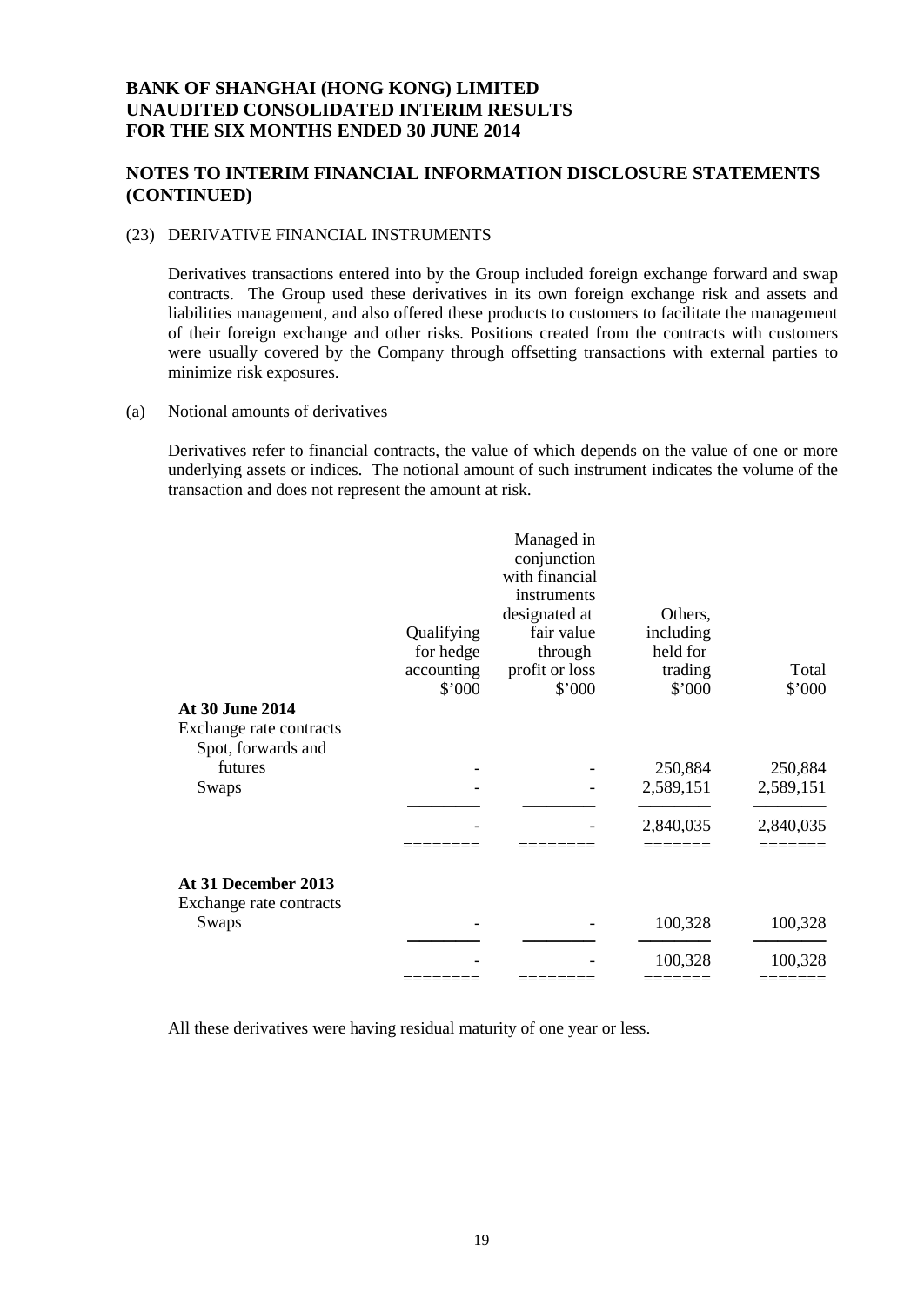### **NOTES TO INTERIM FINANCIAL INFORMATION DISCLOSURE STATEMENTS (CONTINUED)**

#### (23) DERIVATIVE FINANCIAL INSTRUMENTS (CONTINUED)

#### (b) Fair values and credit risk-weighted amounts of derivatives

Credit risk-weighted amount refers to the amount as computed in accordance with the Banking (Capital) Rules (the "Capital Rules") and based on the status and the credit standing of the counterparty and the residual maturity of the transaction.

|                         | Derivative | Derivative  | Credit        |
|-------------------------|------------|-------------|---------------|
|                         | financial  | financial   | risk-weighted |
|                         | assets     | liabilities | amount        |
|                         | \$'000     | \$'000      | \$'000        |
| At 30 June 2014         |            |             |               |
| Exchange rate contracts |            |             |               |
| Spot, forwards and      |            |             |               |
| futures                 | 653        | 623         | 1,643         |
| Swaps                   | 7,197      | 4,038       | 6,898         |
|                         | 7,850      | 4,661       | 8,541         |
| At 31 December 2013     |            |             |               |
| Exchange rate contracts |            |             |               |
| Swaps                   |            | 302         | 201           |
|                         |            |             |               |
|                         |            | 302         | 201           |
|                         |            |             |               |

The Group had not enter into any bilateral netting agreement during the period and therefore these amounts were shown on a gross basis.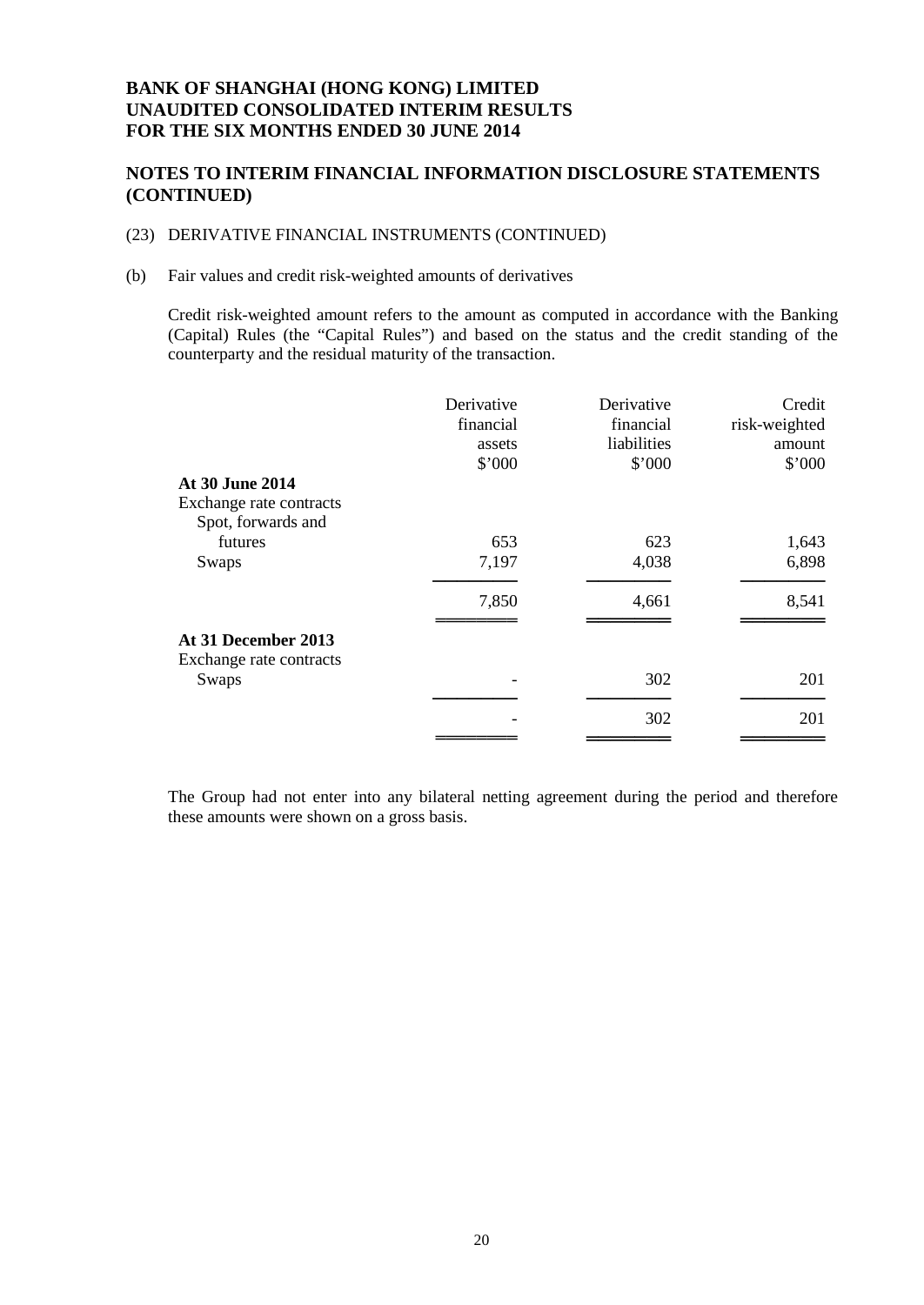# **NOTES TO INTERIM FINANCIAL INFORMATION DISCLOSURE STATEMENTS (CONTINUED)**

### (24) NOTES TO CONSOLIDATED STATEMENT OF CASH FLOWS

(a) Reconciliation of profit/ (loss) before taxation to net cash outflow from the operating activities

|                                                             | 6 months ended  | 6 months ended  |
|-------------------------------------------------------------|-----------------|-----------------|
|                                                             | 30 Jun 2014     | 30 Jun 2013     |
|                                                             | <b>HK\$'000</b> | <b>HK\$'000</b> |
| Profit/(loss) before taxation                               | 7,561           | (16, 657)       |
| Adjustments for:                                            |                 |                 |
| - Interest income                                           | (105,998)       | (458)           |
| - Interest expense                                          | 48,643          | 9               |
| - Net profit on sale of available-for-sale financial assets | (111)           |                 |
| - Depreciation of fixed assets                              | 2,429           | 379             |
| - Amortisation of intangible assets                         | 916             | 132             |
| - Impairment charges                                        | 5,527           | 232             |
| - Interest received                                         | 76,413          | 423             |
| - Interest paid                                             | (25,102)        |                 |
| Operating profit/(loss) before changes in working           |                 |                 |
| capital                                                     | 10,278          | (15,940)        |
| Change in balances and placements with banks with           |                 |                 |
| original maturity beyond three months                       | (2,821,857)     |                 |
| Change in gross loans and advances to customers             | (2,280,487)     | (64, 557)       |
| Change in other assets                                      | (15,971)        | (2,727)         |
| Change in deposits from banks                               | 1,612,451       | 30,498          |
| Change in deposits from customers                           | 2,641,707       | 19,000          |
| Change in amount due to parent company                      |                 | 8,246           |
| Change in other liabilities                                 | (2,857)         | 3,368           |
| Elimination of exchange differences and other non-cash      |                 |                 |
| items                                                       | (3,482)         | 59              |
| Cash used in operating activities                           | (860, 218)      | (22,053)        |
| Hong Kong profits tax paid                                  |                 |                 |
| Withholding tax in the People's Republic of China paid      | (3,785)         |                 |
| Net cash outflow from operating activities                  | (864,003)       | (22,053)        |
|                                                             |                 |                 |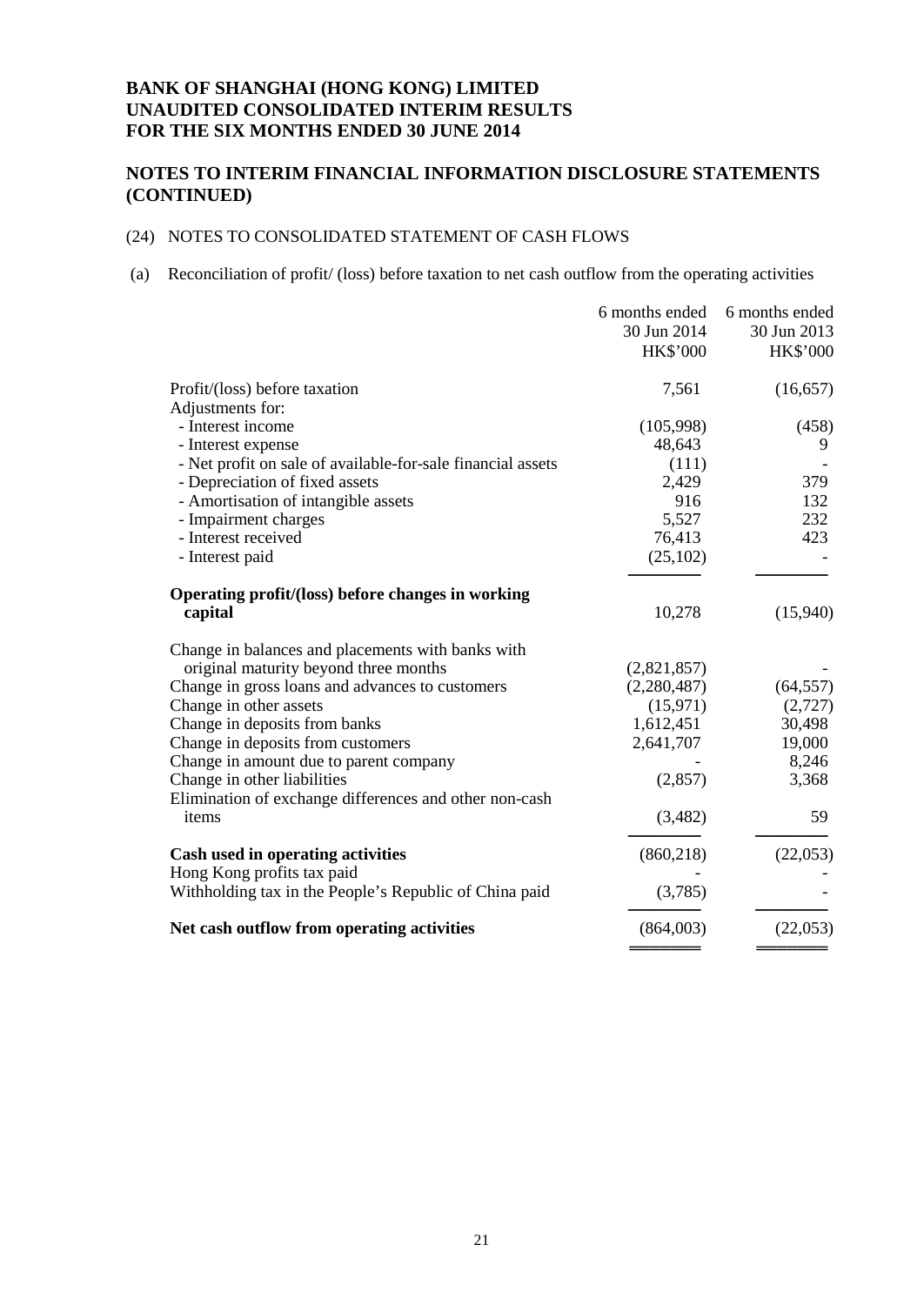### **NOTES TO INTERIM FINANCIAL INFORMATION DISCLOSURE STATEMENTS (CONTINUED)**

### (24) NOTES TO CONSOLIDATED STATEMENT OF CASH FLOWS (CONTINUED)

(b) Cash and cash equivalents in the consolidated statement of cash flows

|                                                                                     | 30 Jun 2014<br><b>HK\$'000</b> | 30 Jun 2013<br><b>HK\$'000</b> |
|-------------------------------------------------------------------------------------|--------------------------------|--------------------------------|
| Cash and balances with banks<br>Placements with banks with original maturity within | 142.756                        | 17,848                         |
| three months                                                                        | 1,507,098                      | 150,000                        |
|                                                                                     | 1,649,854                      | 167,848                        |

══════════<br>════════════

══════════<br>════════════

(c) Reconciliation with the consolidated statement of financial position

|                                                          | 30 Jun 2014     | 30 Jun 2013     |
|----------------------------------------------------------|-----------------|-----------------|
|                                                          | <b>HK\$'000</b> | <b>HK\$'000</b> |
| Cash and balances with banks                             | 142,756         | 17,848          |
| Placements with banks                                    | 4,587,499       | 150,000         |
| Amounts shown in the consolidated statement of financial |                 |                 |
| position                                                 | 4,730,255       | 167,848         |
| Less: Placements with banks with an original maturity    |                 |                 |
| beyond three months                                      | 3,080,401       |                 |
|                                                          | 1,649,854       | 167,848         |

#### (25) CONTINGENT LIABILITIES AND COMMITMENTS

|                                                                                                                                                           | 30 Jun 2014<br><b>HK\$'000</b> | 31 Dec 2013<br><b>HK\$'000</b> |
|-----------------------------------------------------------------------------------------------------------------------------------------------------------|--------------------------------|--------------------------------|
| Trade-related contingencies<br>Other commitments:                                                                                                         | 27,299                         | 1,007                          |
| - not unconditionally cancellable<br>with an original maturity under one year<br>with an original maturity over one year<br>- unconditionally cancellable | 17,500<br>116,263<br>529,418   | 54,649                         |
|                                                                                                                                                           | 690,480                        | 55,656                         |
| Credit risk weighted amount                                                                                                                               | 66,511                         | 201                            |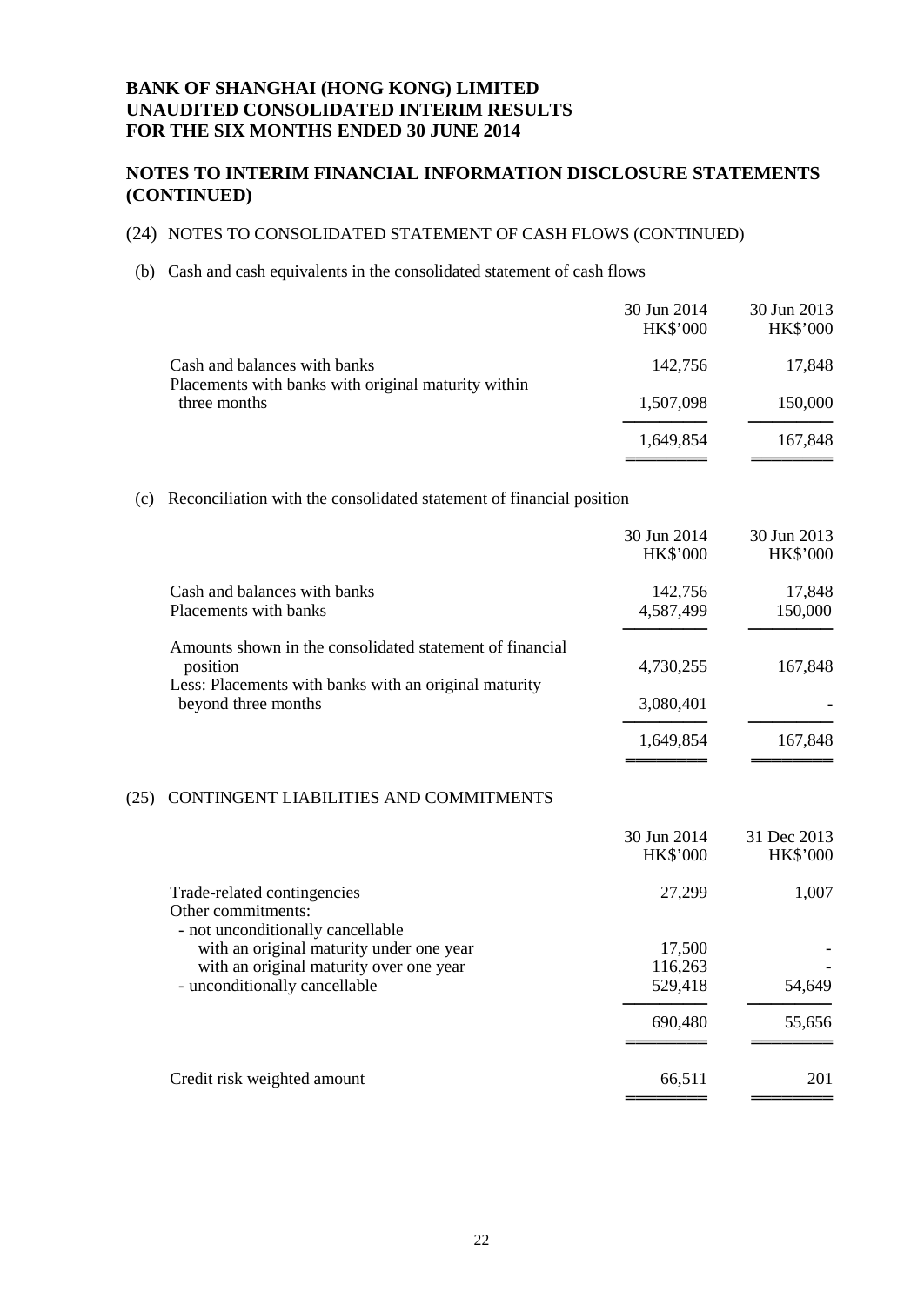### **NOTES TO INTERIM FINANCIAL INFORMATION DISCLOSURE STATEMENTS (CONTINUED)**

#### (26) FAIR VALUE OF FINANCIAL INSTRUMENT

(a) Financial assets and liabilities measured at fair value

Fair value estimates are generally subjective in nature, and are made as of a specific point in time based on the characteristics of the financial instruments and relevant market information. The Group measures fair value using the following fair value hierarchy that reflects the significance of the inputs used in making the measurements:

Level 1: fair value measured using quoted market prices (unadjusted) in active markets for identical assets and liabilities.

Level 2: fair value measured using valuation techniques based on observable inputs, either directly or indirectly. This category includes quoted prices in active markets for similar financial instruments, or quoted prices for identical or similar instruments in markets that are considered less than active, or other valuation techniques where all significant inputs are directly or indirectly observable from market data.

Level 3: fair value measured using significant unobservable inputs. This category includes inputs to valuation techniques not based on observable data and the unobservable inputs have a significant effect on the instrument's valuation. This category includes instruments that are valued based on quoted prices for similar instruments where significant unobservable adjustments or assumptions are required to reflect difference between the instruments.

Where available, the most suitable measure for fair value is the quoted market price. In the absence of organised secondary markets for most of the unlisted securities and over-the-counter derivatives, direct market prices of these financial instruments may not be available. The fair values of such instruments are therefore calculated based on established valuation techniques using current market parameters or market prices provided by counterparties.

The fair value of forward foreign exchange contracts is determined using forward exchange market rates at the reporting date.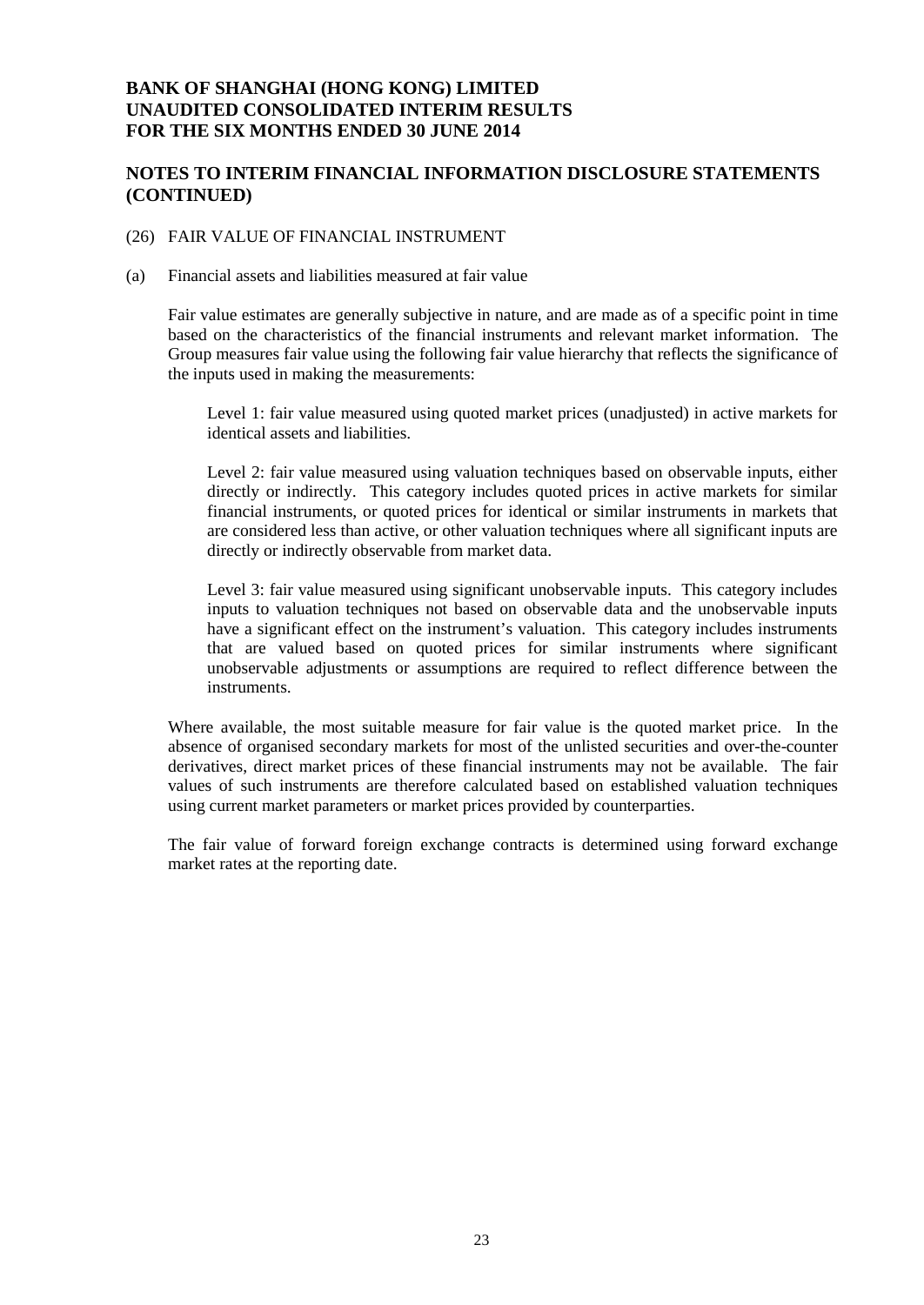# **NOTES TO INTERIM FINANCIAL INFORMATION DISCLOSURE STATEMENTS (CONTINUED)**

### (26) FAIR VALUE OF FINANCIAL INSTRUMENT (CONTINUED)

(a) Financial assets and liabilities measured at fair value (continued)

The table below analyses financial instruments, measured at fair value as at 30 June 2014, by the level in the fair value hierarchy into which the fair value treatment is categorised:

### **At 30 June 2014**

|                                               | Level 1<br><b>HK\$'000</b> | Level 2<br><b>HK\$'000</b> | Level 3<br><b>HK\$'000</b> | Total<br><b>HK\$'000</b> |
|-----------------------------------------------|----------------------------|----------------------------|----------------------------|--------------------------|
| Recurring fair value<br>measurements          |                            |                            |                            |                          |
| <b>Assets</b><br>Available-for-sale financial |                            |                            |                            |                          |
| assets                                        |                            | 118,547                    |                            | 118,547                  |
| Derivative financial assets                   |                            | 7,850                      |                            | 7,850                    |
| <b>Liabilities</b><br>Derivative financial    |                            |                            |                            |                          |
| liabilities                                   |                            | 4,661                      |                            | 4,661                    |
| At 31 December 2013                           |                            |                            |                            |                          |
|                                               | Level 1                    | Level 2                    | Level 3                    | Total                    |
| Recurring fair value<br>measurements          | <b>HK\$'000</b>            | <b>HK\$'000</b>            | <b>HK\$'000</b>            | HK\$'000                 |
| <b>Assets</b>                                 |                            |                            |                            |                          |
| Available-for-sale financial<br>assets        |                            | 47,614                     |                            | 47,614                   |
| <b>Liabilities</b>                            |                            |                            |                            |                          |
| Derivative financial                          |                            |                            |                            |                          |
| liabilities                                   |                            | 302                        |                            | 302                      |
|                                               |                            |                            |                            |                          |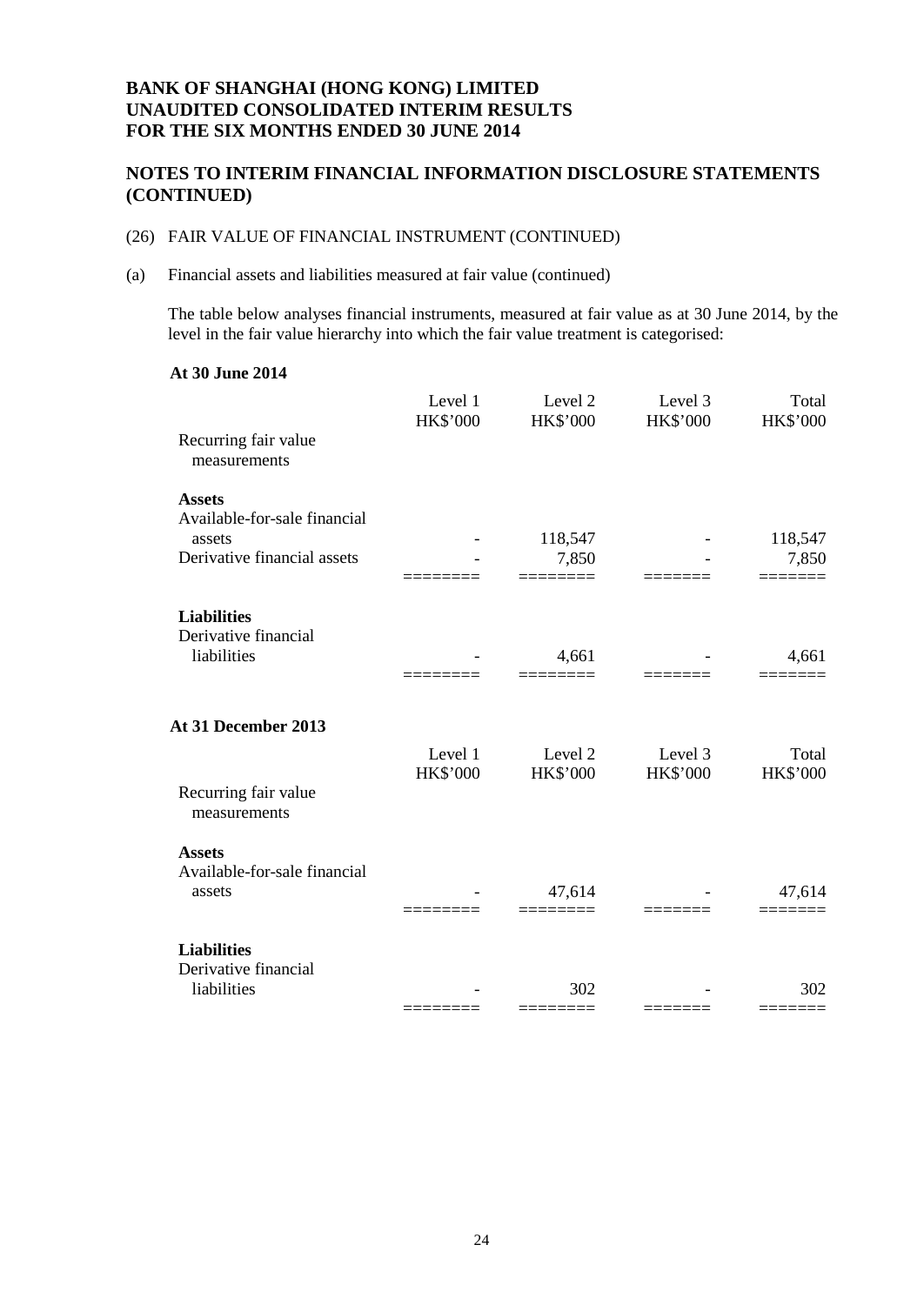### **NOTES TO INTERIM FINANCIAL INFORMATION DISCLOSURE STATEMENTS (CONTINUED)**

### (26) FAIR VALUE OF FINANCIAL INSTRUMENT (CONTINUED)

(b) Financial assets and liabilities not measured at fair value

Financial assets and liabilities that were presented not at their fair value on the consolidated statement of financial position mainly represented cash and balances with banks, placements with banks, and loans and advances to customers. These financial assets were measured at amortised cost less impairment. Financial liabilities not presented at their fair value on the consolidated statement of financial position mainly represented deposits from banks and deposits from customers. These financial liabilities were measured at amortised cost.

The Group assessed that the differences between the fair values and the carrying amounts of those financial assets and liabilities not presented on the Group's consolidated statement of financial position at their fair values were insignificant as most of the Group's financial assets and liabilities were either short-term or priced at floating rates.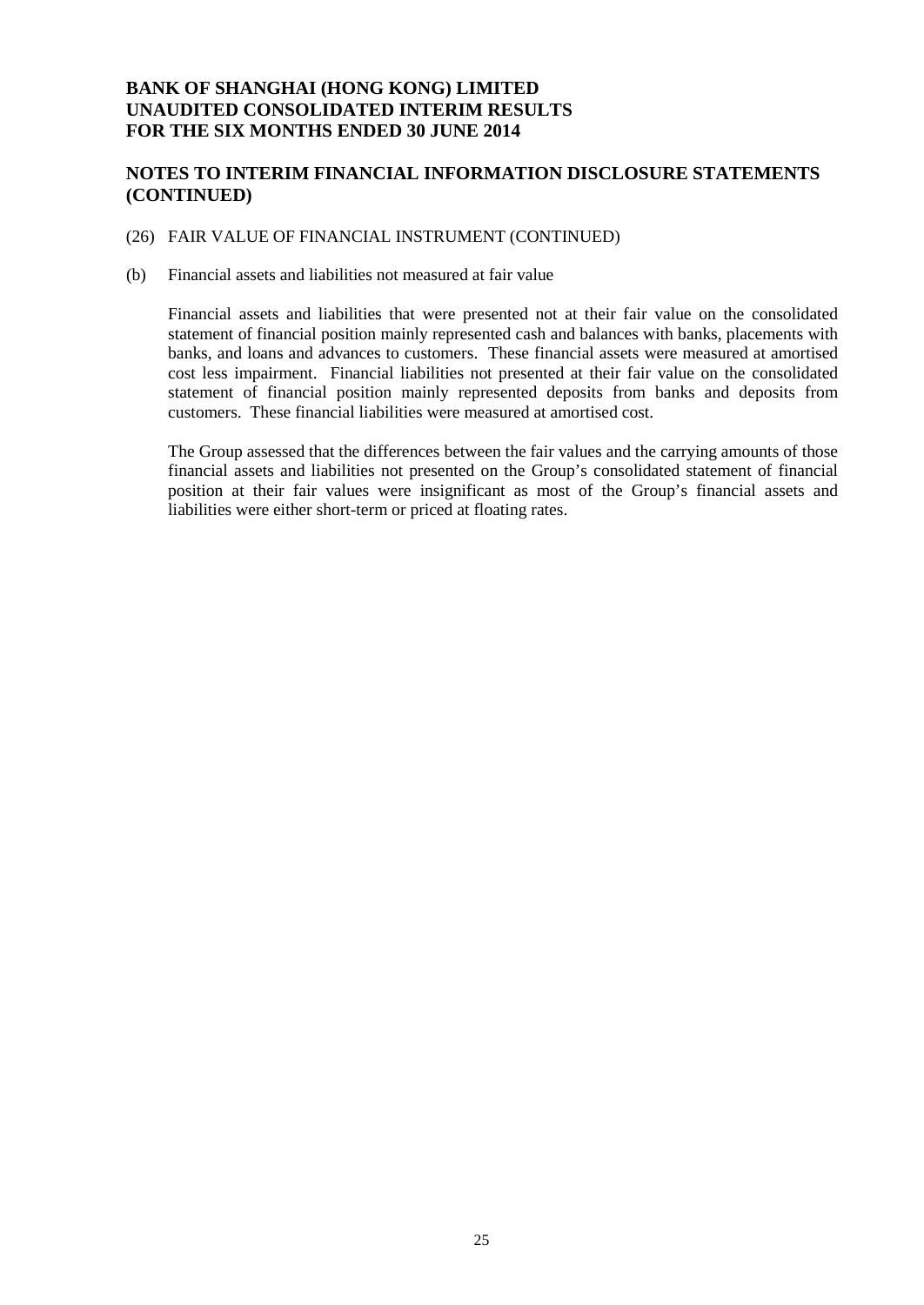### **SUPPLEMENTARY FINANCIAL INFORMATION**

#### (1) OVERDUE AND RESCHEDULED ASSETS

As at 30 June 2014 and 31 December 2013, the Group had no overdue and rescheduled assets.

#### (2) CAPITAL ADEQUACY RATIO AND CAPITAL MANAGEMENT

#### (a) Capital ratio

The capital ratios as of 30 June 2014 and 31 December 2013 are as follows:

|                                             | 30 Jun 2014 | 31 Dec 2013 |
|---------------------------------------------|-------------|-------------|
| Common Equity Tier 1 ("CET1") capital ratio | 48.2%       | 23.3%       |
| Tier 1 capital ratio                        | 48.2%       | 23.3%       |
| Total capital ratio                         | 48.8%       | 23.5%       |

Capital adequacy ratios were computed in accordance with the Capital Rules issued by the HKMA. As at 31 December 2013, the capital adequacy ratio was calculated on a solo basis as the Company was a standalone entity. As at 30 June 2014, the capital adequacy ratio was again computed on a solo basis as the Company's only subsidiary has yet to commence business since its incorporation and will engage in non-relevant financial activity as defined in Part 2 of the Capital Rules. According to Part 3 of the Capital Rules, the Company's shareholding in the subsidiary was accounted for in the total risk weighted assets of the Company.

In calculating the risk-weighted assets, the Company has adopted the Standardised (Credit Risk) Approach on credit risk. For operational risk, the capital requirement is determined by using the Basic Indicator Approach. The Company is exempted under Section 22(1) of the Capital Rules from calculation of market risks in the capital adequacy assessment.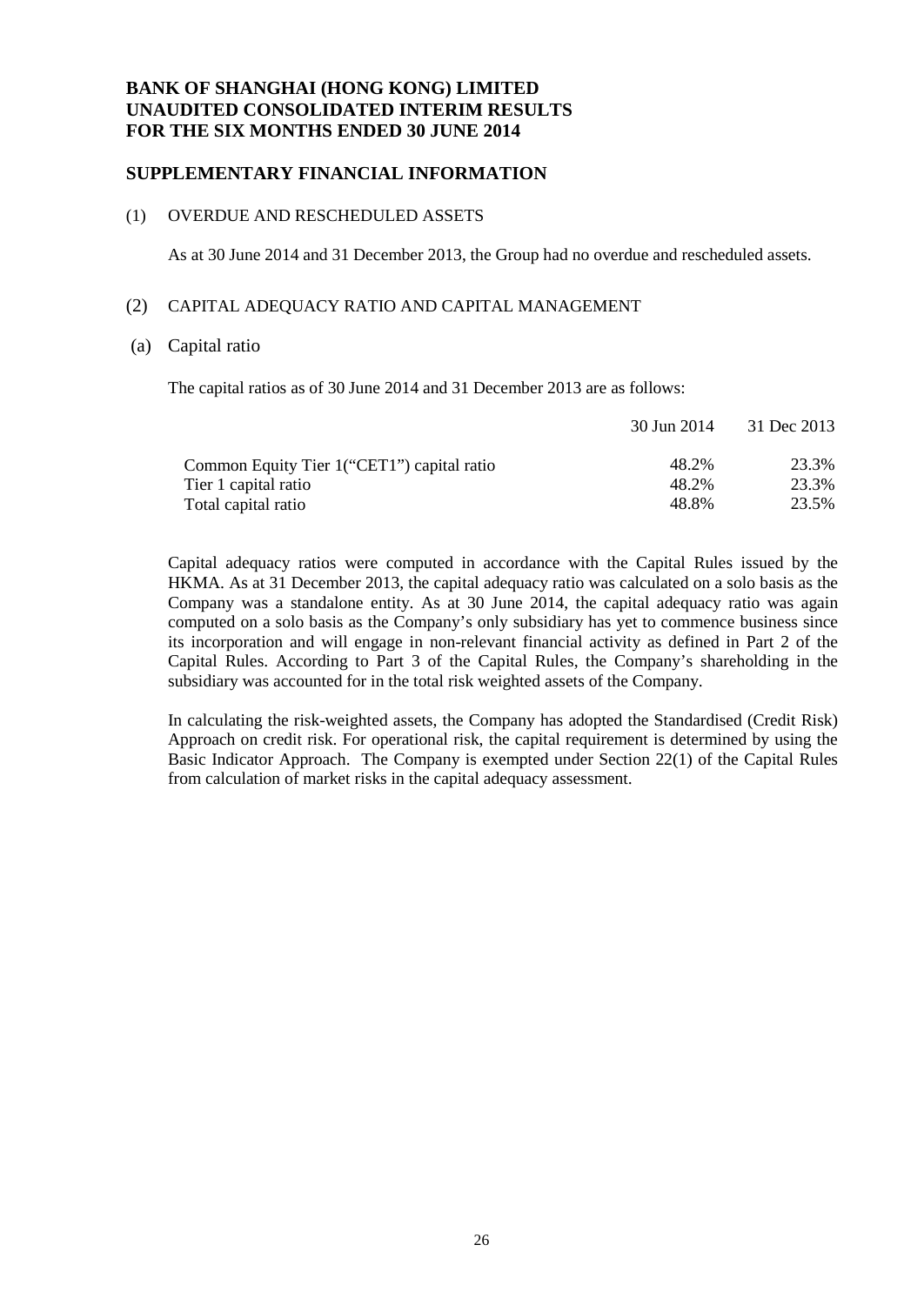### **SUPPLEMENTARY FINANCIAL INFORMATION (CONTINUED)**

# (2) CAPITAL ADEQUACY RATIO AND CAPITAL MANAGEMENT (CONTINUED)

### (b) Capital structure

The capital base after all required deductions for calculation of capital adequacy ratio purpose as of 30 June 2014 and 31 December 2013 are shown below:

|                                                           | 30 Jun 2014     | 31 Dec 2013     |
|-----------------------------------------------------------|-----------------|-----------------|
|                                                           | <b>HK\$'000</b> | <b>HK\$'000</b> |
| <b>CET1 Capital</b>                                       |                 |                 |
| Shareholder's equity                                      | 1,975,166       | 176,080         |
| Regulatory deductions from CET1 capital                   |                 |                 |
| Deferred tax assets in excess of deferred tax liabilities | (3,853)         | (5,881)         |
| Intangible assets                                         | (5,688)         | (5,711)         |
| Regulatory reserve                                        | (18, 192)       | (986)           |
|                                                           |                 |                 |
| <b>Total CET1 Capital</b>                                 | 1,947,433       | 163,502         |
|                                                           |                 |                 |
| <b>Additional Tier 1 ("AT1") Capital</b>                  |                 |                 |
| Total AT1 capital before regulatory deductions            |                 |                 |
| Regulatory deductions from AT1 capital                    |                 |                 |
|                                                           |                 |                 |
| Total AT1 Capital                                         |                 |                 |
| Total Tier 1 ("T1") Capital                               | 1,947,433       | 163,502         |
|                                                           |                 |                 |
| Tier 2 ("T2") Capital                                     |                 |                 |
| Total T2 capital before regulatory deductions             |                 |                 |
| Collective provisions                                     | 6,085           | 558             |
| Regulatory reserve                                        | 18,192          | 986             |
| Regulatory deductions from T2 capital                     |                 |                 |
|                                                           |                 |                 |
| Total T <sub>2</sub> capital                              | 24,277          | 1,544           |
| <b>Total Capital</b>                                      | 1,971,710       | 165,046         |
|                                                           |                 |                 |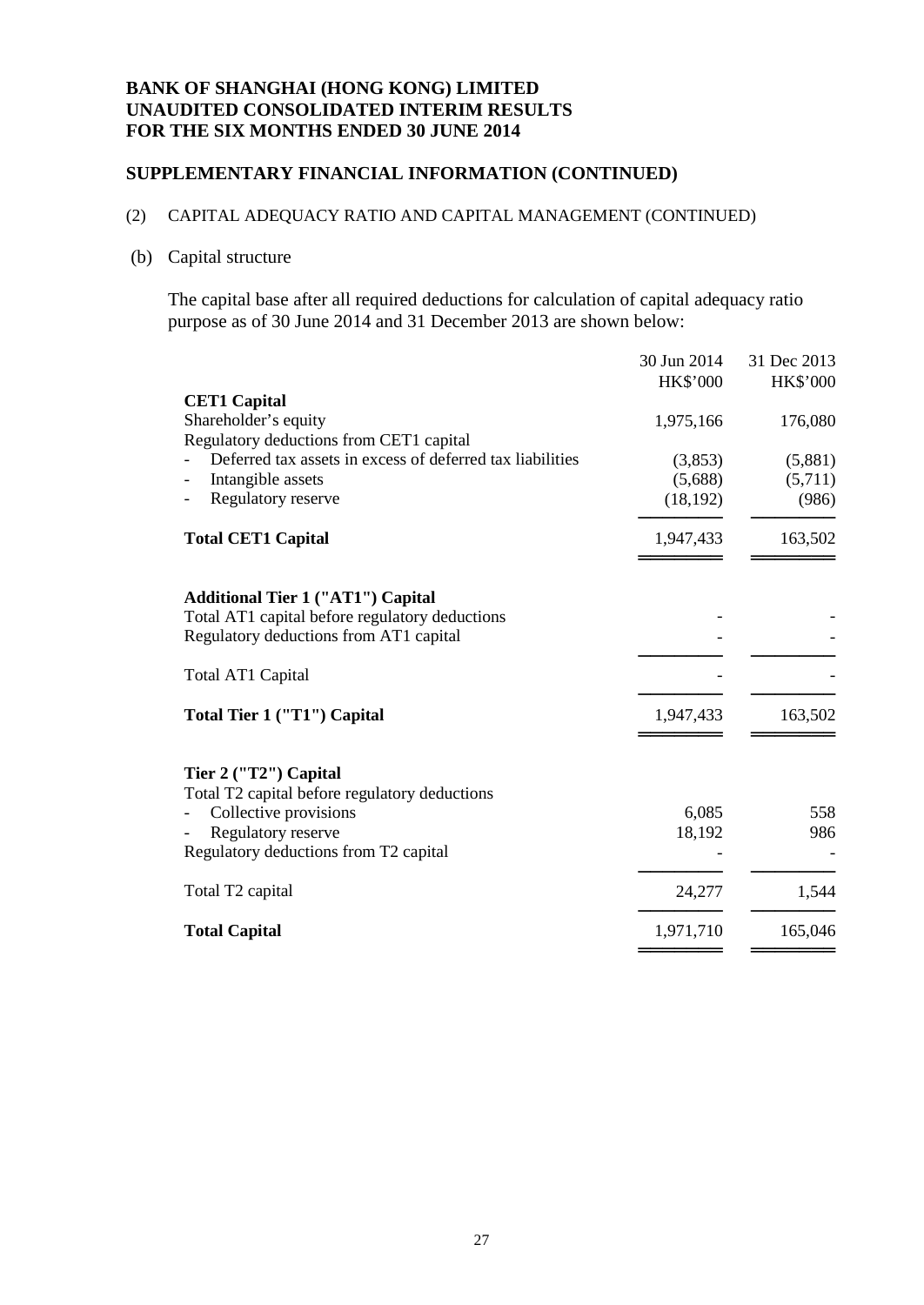### **SUPPLEMENTARY FINANCIAL INFORMATION (CONTINUED)**

### (2) CAPITAL ADEQUACY RATIO AND CAPITAL MANAGEMENT (CONTINUED)

(c) Additional capital disclosures

The following items are included in the "Regulatory Disclosure" section in the Company's website at [www.bankofshanghai.com.hk](http://www.bankofshanghai.com.hk/) :

- A detailed breakdown of the Group's CET1 capital, AT1 capital, T2 capital and regulatory deductions, by following the standard template as specified by the HKMA.
- A full reconciliation between the Group's CET1 capital, AT1 capital, T2 capital and regulatory deductions and the Group's balance sheet in this interim financial information disclosure statements.
- A description of the main feature and full terms and conditions of the Company's capital instruments.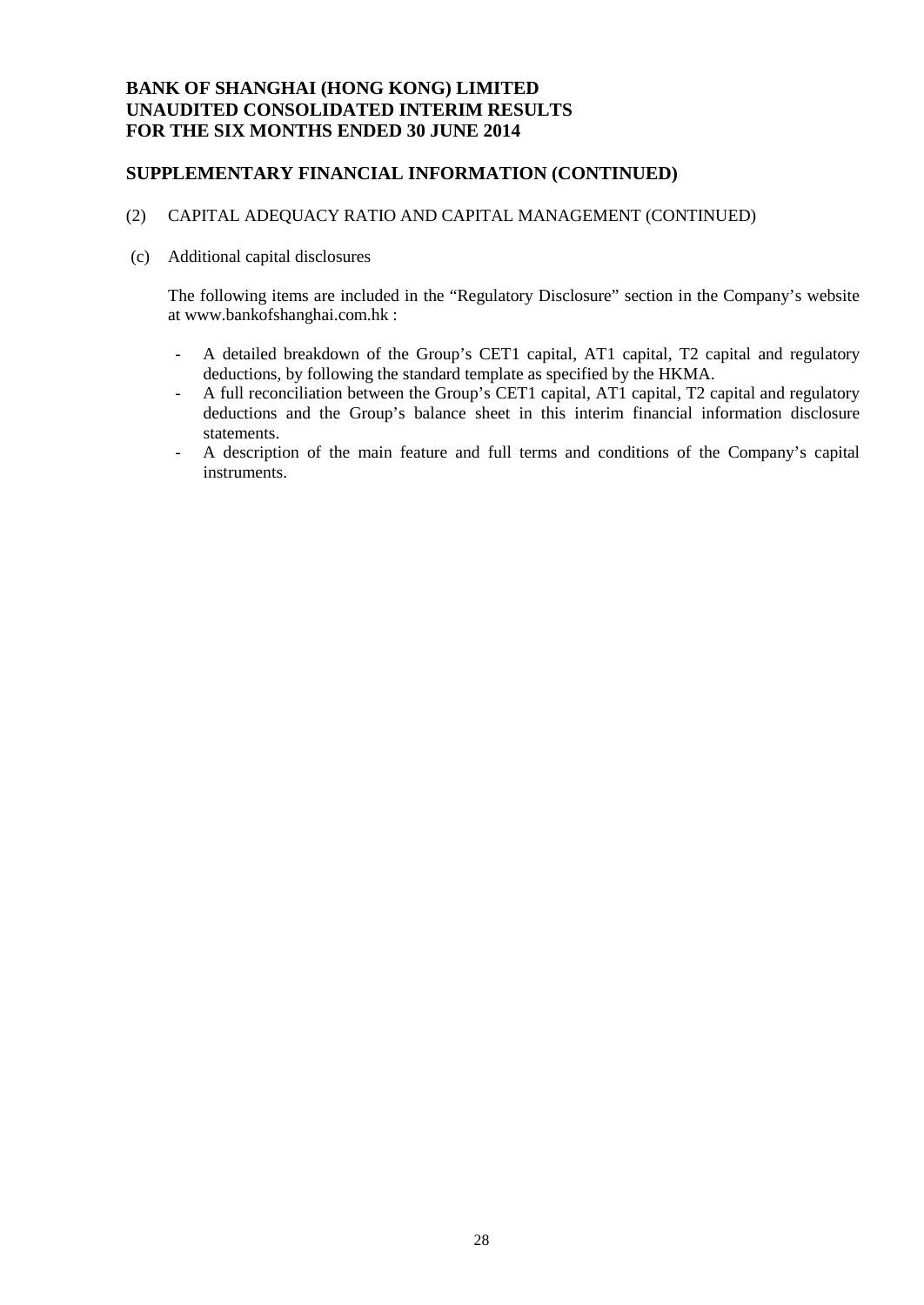### **SUPPLEMENTARY FINANCIAL INFORMATION (CONTINUED)**

### (3) LIQUIDITY RATIO

|                                                                   | 30 Jun 2014 | 30 Jun 2013  |
|-------------------------------------------------------------------|-------------|--------------|
| Average liquidity ratio for the six-month period<br>ended 30 June | 241.1%      | 8.334.116.7% |
|                                                                   |             |              |

The average liquidity ratio for the six-month period represented the simple average of each calendar month's average liquidity ratio, which was computed on a "single company" basis as required by the HKMA for regulatory reporting purposes and was in accordance with the Fourth Schedule of the Hong Kong Banking Ordinance.

### (4) CROSS-BORDER CLAIMS

Cross-border claims are exposures of counterparties based on the location of the counterparties after taking into account the transfer of risk. For a claim guaranteed by a party situated in a country different from the counterparty, risk is transferred to the country of the guarantor. For a claim on the branch of a bank, the risk is transferred to the country where its head office is situated. Claims on individual countries or areas (after risk transfer as defined above) amounting to 10% or more of the aggregate cross-border claims are shown as follows:

|                                  | <b>Banks</b><br>HK\$'000 | Others<br><b>HK\$'000</b> | Total<br><b>HK\$'000</b> |
|----------------------------------|--------------------------|---------------------------|--------------------------|
| At 30 June 2014                  |                          |                           |                          |
| Asia Pacific excluding Hong Kong |                          |                           |                          |
| China                            | 3,387,137                | 1,876,302                 | 5,263,439                |
|                                  | 3,387,137                | 1,876,302                 | 5,263,439                |
| <b>Western Europe</b>            |                          |                           |                          |
| Spain                            | 1,162,628                |                           | 1,162,628                |
|                                  | 1,162,628                |                           | 1,162,628                |
| At 31 December 2013              |                          |                           |                          |
| Asia Pacific excluding Hong Kong |                          |                           |                          |
| China                            | 879,572                  |                           | 879,572                  |
|                                  | 879,572                  |                           | 879,572                  |

The geographical analysis has taken into account the transfer of risk.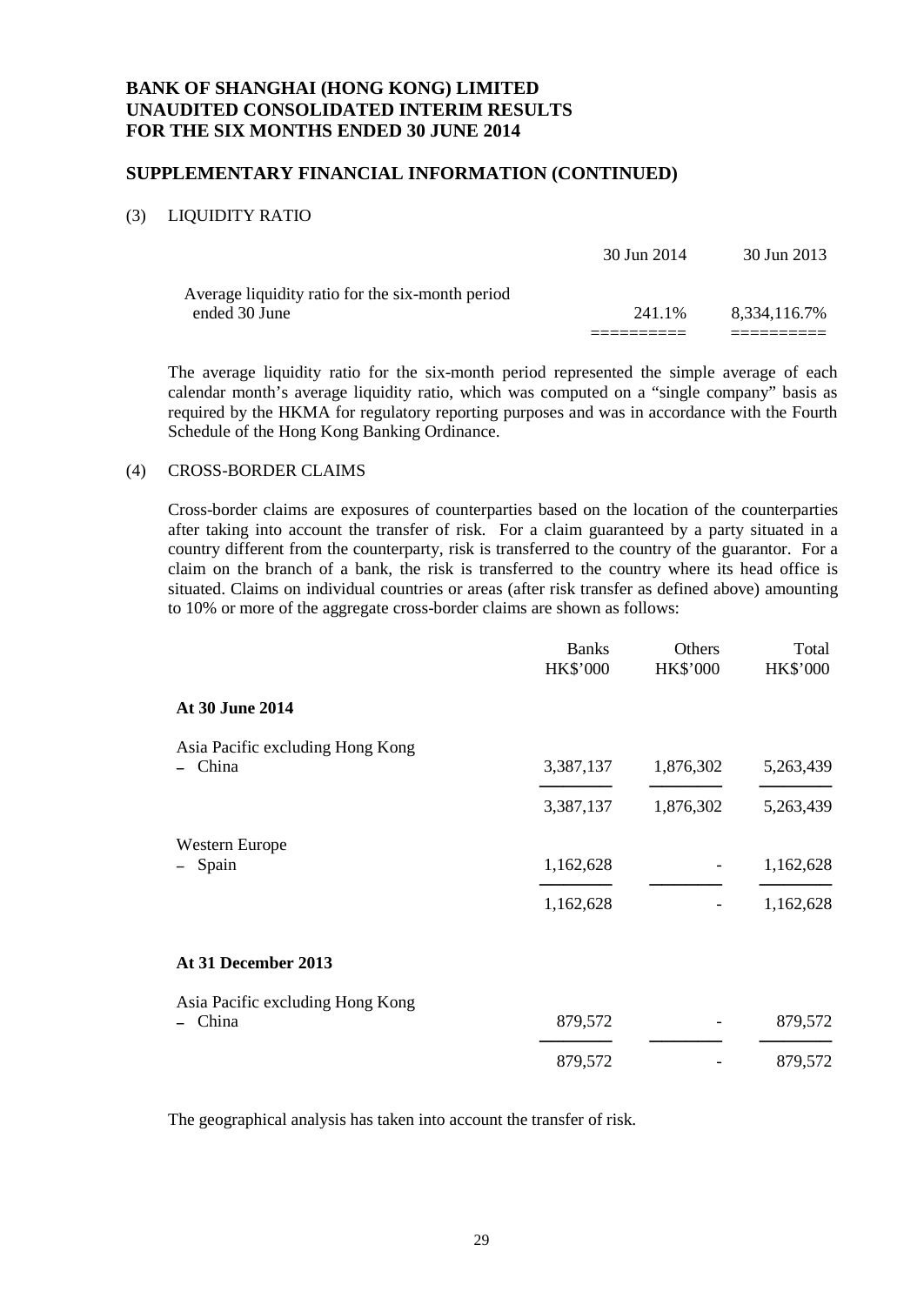# **SUPPLEMENTARY FINANCIAL INFORMATION (CONTINUED)**

### (5) NON-BANK MAINLAND EXPOSURES

The analysis of non-bank Mainland China exposures is based on the categories of non-bank counterparties and the types of direct exposures defined by the HKMA under the Disclosure Rules and also with reference to the HKMA Banking Return in respect of non-bank Mainland China exposures.

| At 30 June 2014                                                                                                                            | On-balance<br>sheet<br>exposure<br>HK\$'000 | Off-balance<br>sheet<br>exposure<br><b>HK\$'000</b> | Total<br>HK\$'000 |
|--------------------------------------------------------------------------------------------------------------------------------------------|---------------------------------------------|-----------------------------------------------------|-------------------|
| <b>Mainland China entities</b><br>Companies and individuals outside the<br>Mainland where the credit is granted for                        | 295,592                                     | 17,500                                              | 313,092           |
| use in the Mainland<br>Other counterparties the exposure to whom<br>are considered by the Bank to be non-bank                              | 466,346                                     | 116,263                                             | 582,609           |
| Mainland exposures                                                                                                                         | 280,958                                     |                                                     | 280,958           |
|                                                                                                                                            | 1,042,896                                   | 133,763                                             | 1,176,659         |
| At 31 December 2013                                                                                                                        |                                             |                                                     |                   |
| <b>Mainland China entities</b><br>Companies and individuals outside the<br>Mainland where the credit is granted for<br>use in the Mainland | 64,808                                      |                                                     | 64,808            |
|                                                                                                                                            | 13,219                                      |                                                     | 13,219            |
|                                                                                                                                            | 78,027                                      |                                                     | 78,027            |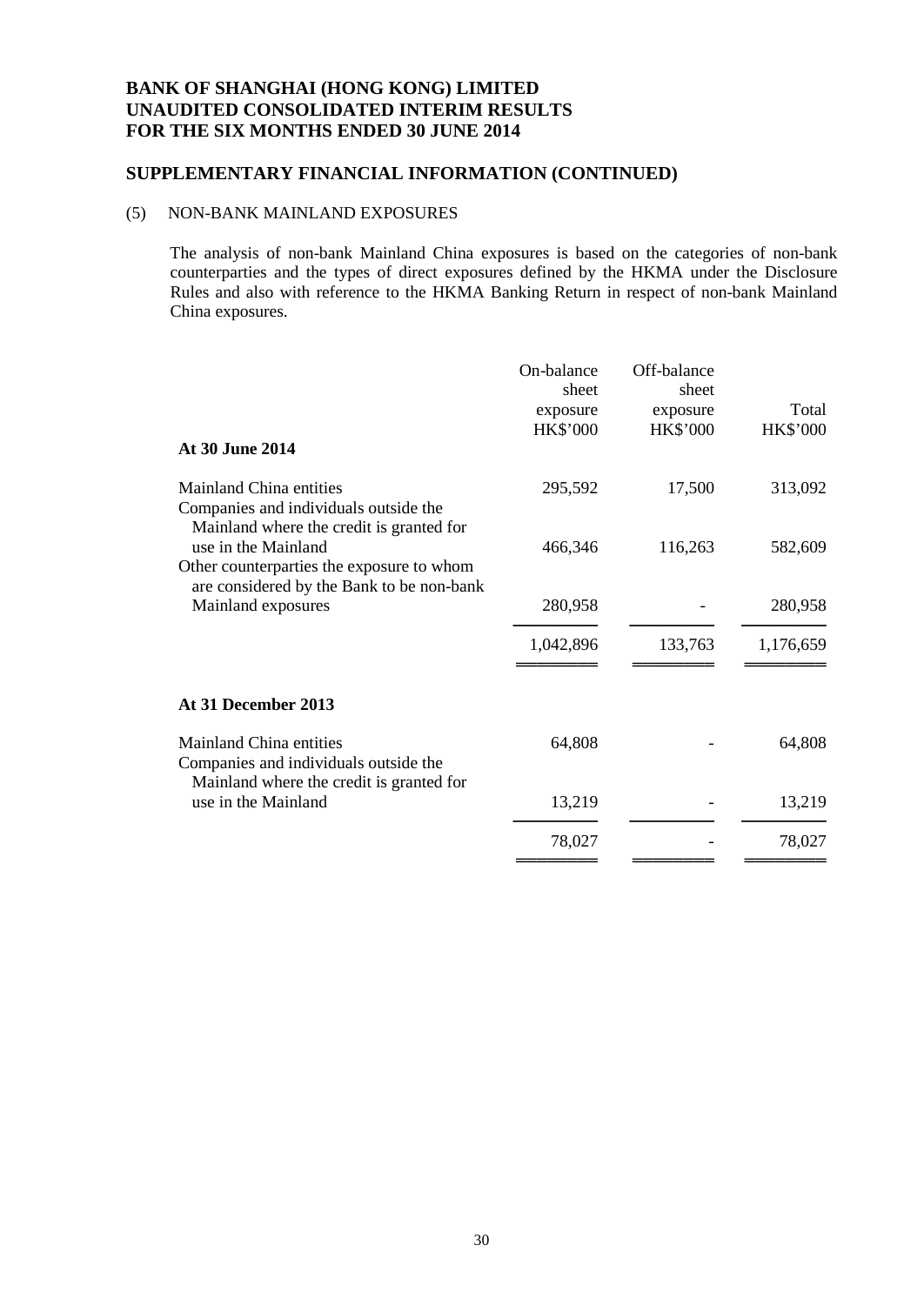### **SUPPLEMENTARY FINANCIAL INFORMATION (CONTINUED)**

### (6) CURRENCY CONCENTRATIONS

The Group had the following net foreign currency exposures by currencies which exceeded 10% of the net foreign currency exposure in all currencies:

|                                  |                 |                   |                   | Other            | Total              |
|----------------------------------|-----------------|-------------------|-------------------|------------------|--------------------|
|                                  |                 |                   |                   | Foreign          | foreign            |
|                                  | <b>USD</b>      | <b>EUR</b>        | <b>CNY</b>        | currencies       | currencies         |
|                                  | <b>HK\$'000</b> | <b>HK\$'000</b>   | <b>HK\$'000</b>   | <b>HK\$'000</b>  | HK\$'000           |
|                                  | HK\$            | HK\$              | HK\$              | HK\$             | HK\$               |
|                                  | equivalent      | equivalent        | equivalent        | equivalent       | equivalent         |
| At 30 June 2014                  |                 |                   |                   |                  |                    |
| Spot assets                      | 2,608,092       | 53,070            | 3,600,068         | 191              | 6,261,421          |
| Spot liabilities                 | (2,496,699)     | (25,603)          | (4,415,855)       |                  | (6,938,157)        |
| Forward purchases                | 1,002,758       |                   | 1,825,399         |                  | 2,828,157          |
| Forward sales                    | (1,042,191)     |                   | (1,023,311)       |                  | (2,065,502)        |
| Net long non-structural position | 71,960          | 27,467            | (13,699)          | 191              | 85,919             |
|                                  |                 |                   |                   | Other            | Total              |
|                                  |                 |                   |                   | Foreign          | foreign            |
|                                  |                 | <b>USD</b>        | <b>EUR</b>        | currencies       | currencies         |
|                                  |                 | HK\$'000          | <b>HK\$'000</b>   | <b>HK\$'000</b>  | HK\$'000           |
|                                  |                 | HK\$              | HK\$              | HK\$             | HK\$               |
|                                  |                 | equivalent        | equivalent        | equivalent       | equivalent         |
| At 31 December 2013              |                 |                   |                   |                  |                    |
| Spot assets                      |                 | 48,873            | 104,625           | 956,704          | 1,110,202          |
| Spot liabilities                 |                 | (20, 579)         | (97, 532)         | (854, 551)       | (972, 662)         |
| Forward sales                    |                 |                   |                   | (100, 758)       | (100, 758)         |
| Net long non-structural position |                 | 28.294<br>======= | 7.093<br>======== | 1.395<br>======= | 36,782<br>======== |
|                                  |                 |                   |                   |                  |                    |

As at 30 June 2014 and 31 December 2013, there was no net structural position.